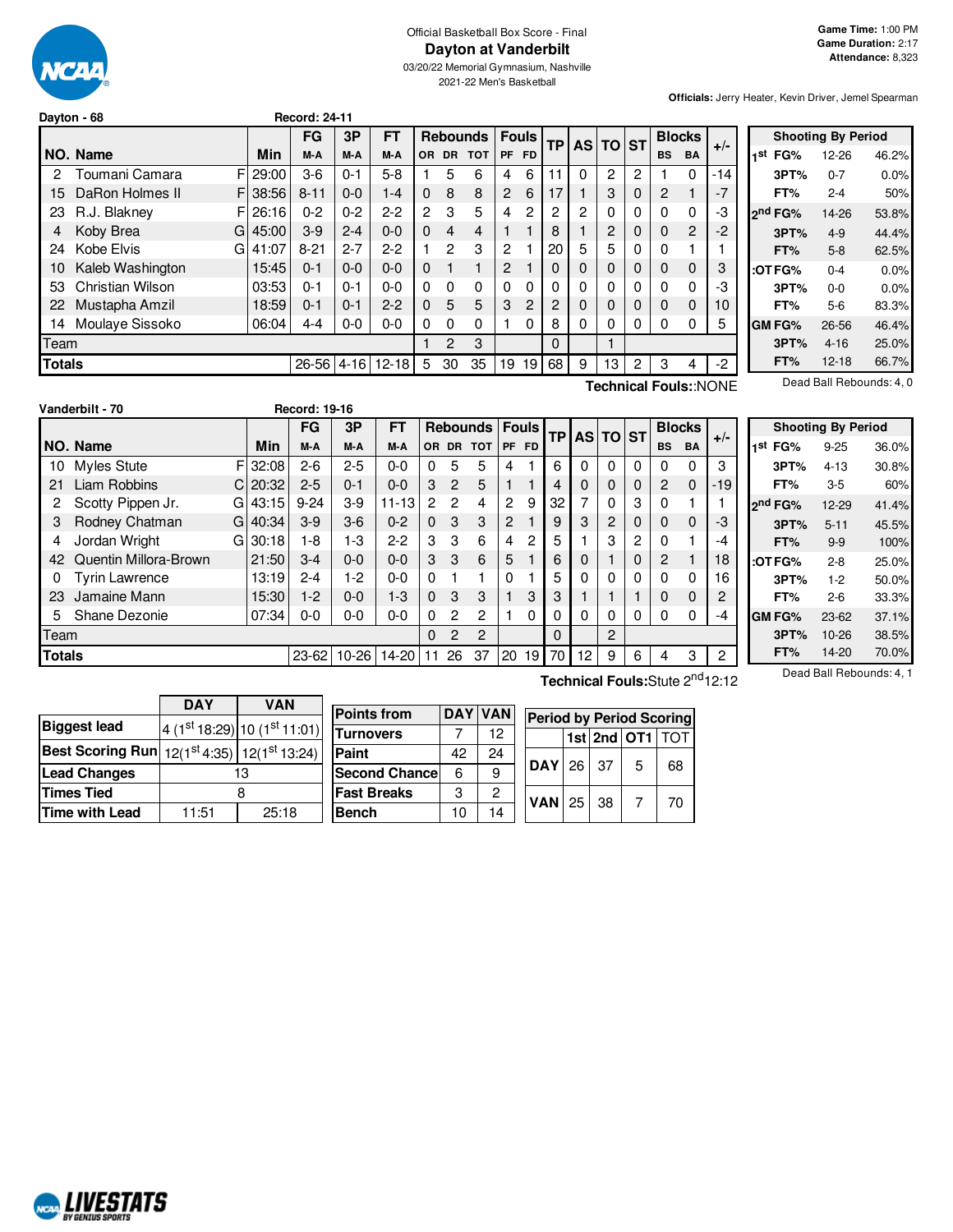

03/20/22 Memorial Gymnasium, Nashville 2021-22 Men's Basketball

**Officials:** Jerry Heater, Kevin Driver, Jemel Spearman

#### **Period 1**

| <b>Quarter Starters:</b> |                                                                |             |              |                |                                                           |                                                            |
|--------------------------|----------------------------------------------------------------|-------------|--------------|----------------|-----------------------------------------------------------|------------------------------------------------------------|
| <b>VAN</b>               | 2 Pippen Jr. S                                                 | 3 Chatman R |              | 4 Wright J     | 10 Stute M                                                | 21 Robbins L                                               |
| <b>DAY</b>               | 2 Camara T                                                     | 4 Brea K    |              | 15 Holmes II D | 23 Blakney R                                              | 24 Elvis K                                                 |
| <b>Game Time</b>         | <b>VAN</b>                                                     |             | <b>Score</b> | <b>Diff</b>    |                                                           | <b>DAY</b>                                                 |
| 20:00                    | 21 ROBBINS L jumpball lost                                     |             |              |                | 15 HOLMES II D jumpball won                               |                                                            |
| 19:42                    |                                                                |             | $0 - 2$      | -2             |                                                           | 15 HOLMES II D 2pt FG in the paint, driving layup made (2) |
| 19:25                    | 2 PIPPEN JR. S 3pt FG, jump shot missed                        |             |              |                |                                                           |                                                            |
| 19:23                    |                                                                |             |              |                | 2 CAMARA T defensive rebound (1)                          |                                                            |
| 19:06                    | 4 WRIGHT J steal (1)                                           |             |              |                | 2 CAMARA T turnover lost ball (1)                         |                                                            |
| 18:49                    | 2 PIPPEN JR. S 2pt FG from turnover in the paint, layup missed |             |              |                |                                                           |                                                            |
| 18:47                    |                                                                |             |              |                | 15 HOLMES II D defensive rebound (1)                      |                                                            |
| 18:29                    |                                                                |             | $0 - 4$      | -4             | 15 HOLMES II D 2pt FG in the paint, dunk, made (4)        |                                                            |
| 18:29                    |                                                                |             |              |                | 23 BLAKNEY R assist (1)                                   |                                                            |
| 18:08                    | 4 WRIGHT J turnover bad pass (1)                               |             |              |                |                                                           |                                                            |
| 17:44                    |                                                                |             |              |                | 4 BREA K 2pt FG from turnover in the paint, layup blocked |                                                            |
| 17:44                    | 21 ROBBINS L block (1)                                         |             |              |                |                                                           |                                                            |
| 17:41                    | 10 STUTE M defensive rebound (1)                               |             |              |                |                                                           |                                                            |
| 17:32                    | 2 PIPPEN JR. S 2pt FG in the paint, driving layup made (2)     |             | $2 - 4$      | $-2$           |                                                           |                                                            |
| 17:16                    |                                                                |             |              |                | 24 ELVIS K 3pt FG, jump shot missed                       |                                                            |
| 17:13                    | 3 CHATMAN R defensive rebound (1)                              |             |              |                |                                                           |                                                            |
| 17:08                    | 3 CHATMAN R 2pt FG in the paint, driving layup missed          |             |              |                |                                                           |                                                            |
| 17:06                    |                                                                |             |              |                | 15 HOLMES II D defensive rebound (2)                      |                                                            |
| 17:00                    |                                                                |             | $2 - 6$      | $-4$           | 4 BREA K 2pt FG in the paint, floating jump shot made (2) |                                                            |
| 16:47                    | 2 PIPPEN JR. S foul drawn (1)                                  |             |              |                | 23 BLAKNEY R foul personal (1 - 1)                        |                                                            |
| 16:47                    | 21 ROBBINS L substitution out                                  |             |              |                |                                                           |                                                            |
| 16:47                    | 42 MILLORA-BROWN Q substitution in                             |             |              |                |                                                           |                                                            |
| 16:40                    | 3 CHATMAN R 3pt FG, jump shot made (3)                         |             | $5-6$        | -1             |                                                           |                                                            |
| 16:40                    | 2 PIPPEN JR. S assist (1)                                      |             |              |                |                                                           |                                                            |
| 16:23                    | 42 MILLORA-BROWN Q foul shooting (1 - 1)                       |             |              |                | 2 CAMARA T foul drawn (1)                                 |                                                            |
| 16:23                    |                                                                |             |              |                | 2 CAMARA T free throw 1 - 2 missed                        |                                                            |
| 16:23                    |                                                                |             |              |                | offensive dead ball rebound (1)                           |                                                            |
| 16:23                    |                                                                |             |              |                | 23 BLAKNEY R substitution out                             |                                                            |
| 16:23                    |                                                                |             |              |                | 24 ELVIS K substitution out                               |                                                            |
| 16:23                    |                                                                |             |              |                | 10 WASHINGTON K substitution in                           |                                                            |
| 16:23                    |                                                                |             |              |                | 53 WILSON C substitution in                               |                                                            |
| 16:23                    |                                                                |             |              |                | 2 CAMARA T free throw 2 - 2 missed                        |                                                            |
| 16:22                    | 2 PIPPEN JR. S defensive rebound (1)                           |             |              |                |                                                           |                                                            |
| 16:12                    | 42 MILLORA-BROWN Q turnover bad pass (1)                       |             |              |                | 2 CAMARA T steal (1)                                      |                                                            |
| 16:04                    |                                                                |             |              |                | 53 WILSON C 3pt FG from turnover, jump shot missed        |                                                            |
| 16:01                    |                                                                |             |              |                | 2 CAMARA T offensive rebound (2)                          |                                                            |
| 15:49                    |                                                                |             |              |                | paint, pull up jump shot missed                           | 10 WASHINGTON K 2pt FG from turnover second chance in the  |
| 15:46                    | 4 WRIGHT J defensive rebound (1)                               |             |              |                |                                                           |                                                            |
| 15:32                    | 3 CHATMAN R 3pt FG, jump shot made (6)                         |             | $8 - 6$      | $\mathbf{2}$   |                                                           |                                                            |
| 15:32                    | 2 PIPPEN JR. S assist (2)                                      |             |              |                |                                                           |                                                            |
| 15:02                    |                                                                |             |              |                | missed                                                    | 2 CAMARA T 2pt FG outside the paint, turnaround jump shot  |
| 14:58                    | 42 MILLORA-BROWN Q defensive rebound (1)                       |             |              |                |                                                           |                                                            |

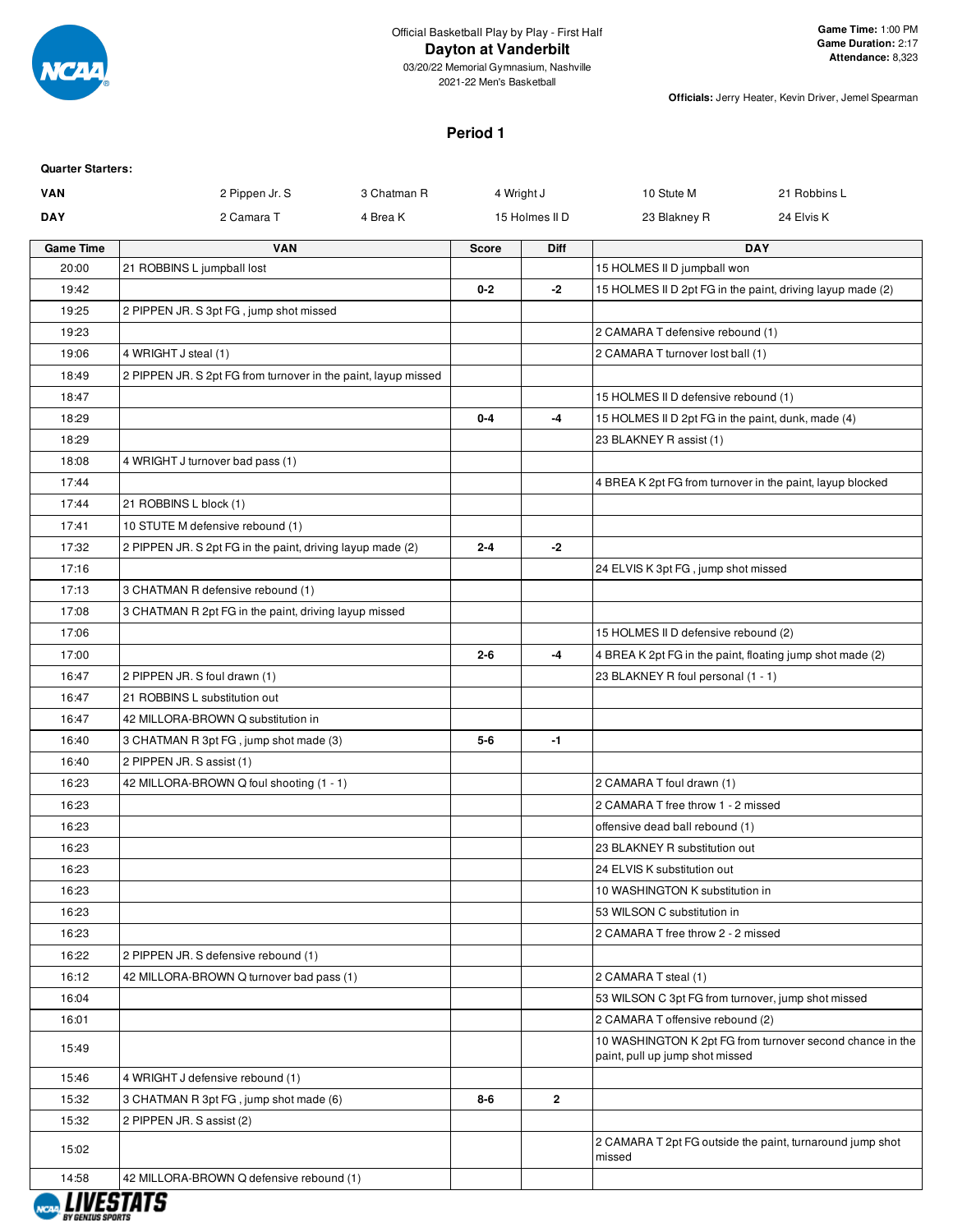

03/20/22 Memorial Gymnasium, Nashville 2021-22 Men's Basketball

| <b>Game Time</b> | <b>VAN</b>                                                               | <b>Score</b> | Diff          | <b>DAY</b>                                                        |
|------------------|--------------------------------------------------------------------------|--------------|---------------|-------------------------------------------------------------------|
| 14:55            | 2 PIPPEN JR. S 2pt FG in the paint, driving layup made (4)               | $10-6$       | 4             |                                                                   |
| 14:37            | 10 STUTE M foul personal (1 - 2)                                         |              |               | 2 CAMARA T foul drawn (2)                                         |
| 14:37            |                                                                          |              | Timeout media |                                                                   |
| 14:37            | 3 CHATMAN R substitution out                                             |              |               |                                                                   |
| 14:37            | 0 LAWRENCE T substitution in                                             |              |               |                                                                   |
| 14:37            |                                                                          |              |               | 2 CAMARA T substitution out                                       |
| 14:37            |                                                                          |              |               | 53 WILSON C substitution out                                      |
| 14:37            |                                                                          |              |               | 22 AMZIL M substitution in                                        |
| 14:37            |                                                                          |              |               | 24 ELVIS K substitution in                                        |
| 14:36            |                                                                          |              |               | 24 ELVIS K turnover bad pass (1)                                  |
| 14:15            | 4 WRIGHT J 2pt FG from turnover in the paint, driving layup<br>missed    |              |               |                                                                   |
| 14:12            | 42 MILLORA-BROWN Q offensive rebound (2)                                 |              |               |                                                                   |
| 14:10            | 2 PIPPEN JR. S 3pt FG from turnover second chance, jump shot<br>missed   |              |               |                                                                   |
| 14:06            | 4 WRIGHT J offensive rebound (2)                                         |              |               |                                                                   |
| 14:02            | 4 WRIGHT J foul drawn (1)                                                |              |               | 22 AMZIL M foul shooting (1 - 2)                                  |
| 14:02            | 4 WRIGHT J free throw 1 - 2 made (1)                                     | $11-6$       | 5             |                                                                   |
| 14:02            | 10 STUTE M substitution out                                              |              |               |                                                                   |
| 14:02            | 23 MANN J substitution in                                                |              |               |                                                                   |
| 14:02            |                                                                          |              |               | 15 HOLMES II D substitution out                                   |
| 14:02            |                                                                          |              |               | 14 SISSOKO M substitution in                                      |
| 14:02            | 4 WRIGHT J free throw 2 - 2 made (2)                                     | $12 - 6$     | 6             |                                                                   |
| 13:46            | 2 PIPPEN JR. S steal (1)                                                 |              |               | 24 ELVIS K turnover lost ball (2)                                 |
| 13:45            | 2 PIPPEN JR. S foul drawn (2)                                            |              |               | 24 ELVIS K foul personal (1 - 3)                                  |
| 13:24            | 23 MANN J 2pt FG from turnover in the paint, driving layup<br>made $(2)$ | $14-6$       | 8             |                                                                   |
| 13:01            |                                                                          | $14 - 8$     | 6             | 14 SISSOKO M 2pt FG in the paint, hook shot made (2)              |
| 12:54            | 2 PIPPEN JR. S foul drawn (3)                                            |              |               | 14 SISSOKO M foul personal (1 - 4)                                |
| 12:54            | 4 WRIGHT J substitution out                                              |              |               |                                                                   |
| 12:54            | 5 DEZONIE S substitution in                                              |              |               |                                                                   |
| 12:54            |                                                                          |              |               | 10 WASHINGTON K substitution out                                  |
| 12:54            |                                                                          |              |               | 14 SISSOKO M substitution out                                     |
| 12:54            |                                                                          |              |               | 22 AMZIL M substitution out                                       |
| 12:54            |                                                                          |              |               | 2 CAMARA T substitution in                                        |
| 12:54            |                                                                          |              |               | 15 HOLMES II D substitution in                                    |
| 12:54            |                                                                          |              |               | 23 BLAKNEY R substitution in                                      |
| 12:34            | 2 PIPPEN JR. S 3pt FG, step back jump shot made (7)                      | $17-8$       | 9             |                                                                   |
| 12:06            | 42 MILLORA-BROWN Q foul personal (2 - 3)                                 |              |               | 15 HOLMES II D foul drawn (1)                                     |
| 12:06            | 42 MILLORA-BROWN Q substitution out                                      |              |               |                                                                   |
| 12:06            | 21 ROBBINS L substitution in                                             |              |               |                                                                   |
| 11:53            |                                                                          |              |               | 4 BREA K 3pt FG, pull up jump shot missed                         |
| 11:51            |                                                                          |              |               | offensive rebound (5)                                             |
| 11:51            |                                                                          |              | Timeout media |                                                                   |
| 11:51            | 2 PIPPEN JR. S substitution out                                          |              |               |                                                                   |
| 11:51            | 3 CHATMAN R substitution in                                              |              |               |                                                                   |
| 11:32            |                                                                          |              |               | 15 HOLMES II D 2pt FG second chance in the paint, layup<br>missed |
| 11:30            | 23 MANN J defensive rebound (1)                                          |              |               |                                                                   |
| 11:16            | 0 LAWRENCE T foul drawn (1)                                              |              |               | 23 BLAKNEY R foul personal (2 - 5)                                |

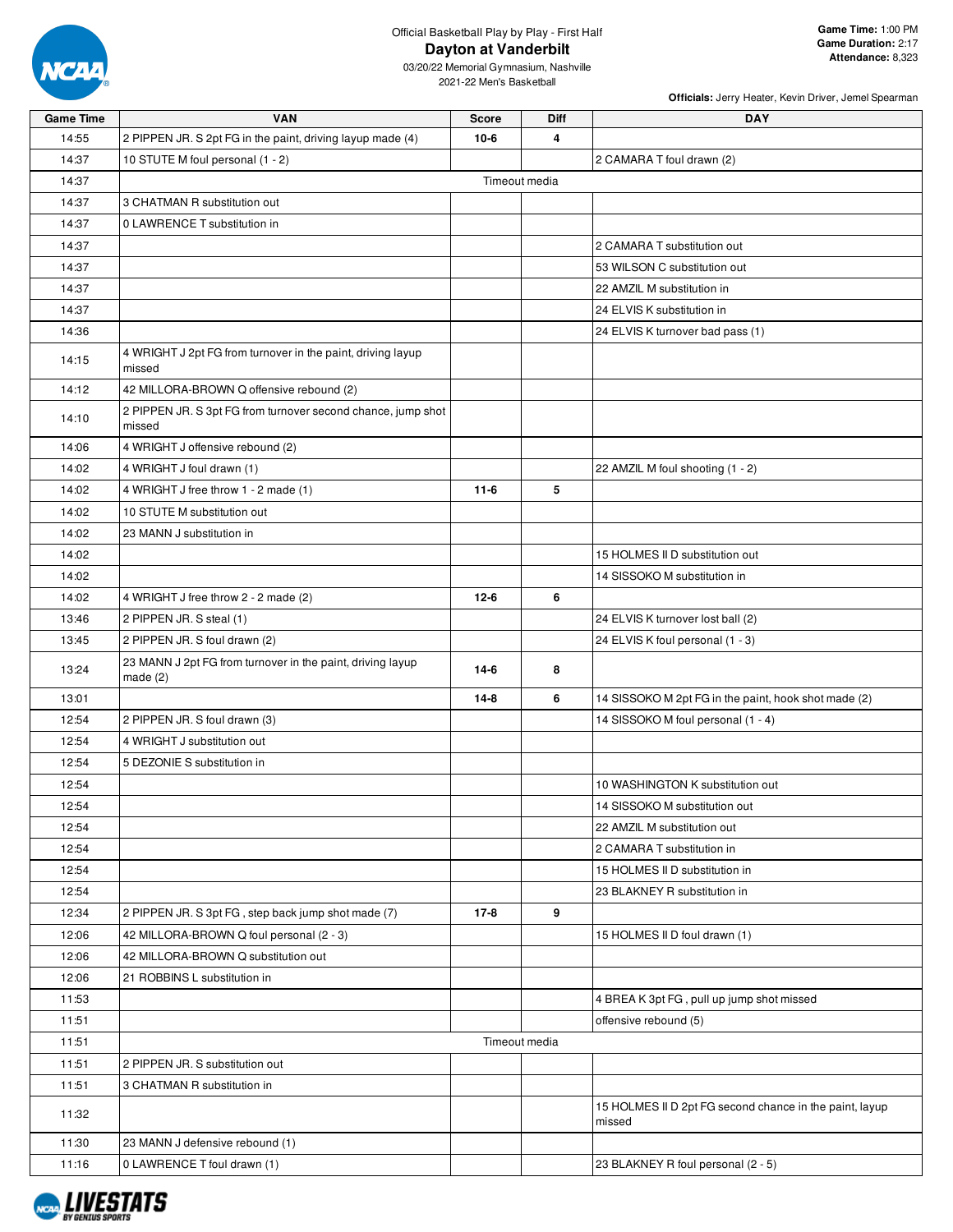

| <b>Game Time</b> | <b>VAN</b>                                                   | <b>Score</b> | Diff           | <b>DAY</b>                                                      |
|------------------|--------------------------------------------------------------|--------------|----------------|-----------------------------------------------------------------|
| 11:01            | 23 MANN J foul drawn (1)                                     |              |                | 2 CAMARA T foul shooting (1 - 6)                                |
| 11:01            | 23 MANN J free throw 1 - 2 missed                            |              |                |                                                                 |
| 11:01            | offensive dead ball rebound (1)                              |              |                |                                                                 |
| 11:01            | 23 MANN J free throw 2 - 2 made (3)                          | 18-8         | 10             |                                                                 |
| 10:39            | 23 MANN J foul personal (1 - 4)                              |              |                | 15 HOLMES II D foul drawn (2)                                   |
| 10:29            | 23 MANN J steal (1)                                          |              |                | 2 CAMARA T turnover lost ball (2)                               |
| 10:18            | 21 ROBBINS L 3pt FG from turnover, jump shot missed          |              |                |                                                                 |
| 10:15            |                                                              |              |                | 4 BREA K defensive rebound (1)                                  |
| 10:07            |                                                              |              |                | 15 HOLMES II D 2pt FG in the paint, layup missed                |
| 10:06            | 23 MANN J defensive rebound (2)                              |              |                |                                                                 |
| 10:06            | 23 MANN J foul drawn (2)                                     |              |                | 2 CAMARA T foul personal (2 - 7)                                |
| 10:06            | 0 LAWRENCE T substitution out                                |              |                |                                                                 |
| 10:06            | 2 PIPPEN JR. S substitution in                               |              |                |                                                                 |
| 10:06            |                                                              |              |                | 2 CAMARA T substitution out                                     |
| 10:06            |                                                              |              |                | 23 BLAKNEY R substitution out                                   |
| 10:06            |                                                              |              |                | 10 WASHINGTON K substitution in                                 |
| 10:06            |                                                              |              |                | 22 AMZIL M substitution in                                      |
| 10:06            | 23 MANN J 1&1 free throw 1 missed                            |              |                |                                                                 |
| 10:05            |                                                              |              |                | 15 HOLMES II D defensive rebound (3)                            |
| 09:47            |                                                              | $18 - 10$    | 8              | 24 ELVIS K 2pt FG outside the paint, pull up jump shot made (2) |
| 09:32            | 2 PIPPEN JR. S 2pt FG in the paint, driving layup missed     |              |                |                                                                 |
| 09:28            |                                                              |              |                | 22 AMZIL M defensive rebound (1)                                |
|                  |                                                              | 18-12        | 6              |                                                                 |
| 09:22            |                                                              |              |                | 15 HOLMES II D 2pt FG in the paint, layup made (6)              |
| 09:22            |                                                              |              |                | 24 ELVIS K assist (1)                                           |
| 08:55            | 2 PIPPEN JR. S 2pt FG in the paint, driving layup missed     |              |                |                                                                 |
| 08:50            | 21 ROBBINS L offensive rebound (1)                           |              |                |                                                                 |
| 08:50            | 21 ROBBINS L 2pt FG second chance in the paint, layup missed |              |                |                                                                 |
| 08:49            |                                                              |              |                | 22 AMZIL M defensive rebound (2)                                |
| 08:30            |                                                              |              |                | 24 ELVIS K 2pt FG outside the paint, floating jump shot missed  |
| 08:23            |                                                              |              |                | 24 ELVIS K offensive rebound (1)                                |
| 08:23            |                                                              | 18-14        | 4              | 24 ELVIS K 2pt FG second chance in the paint, layup made (4)    |
| 08:06            | 2 PIPPEN JR. S 3pt FG, jump shot missed                      |              |                |                                                                 |
| 08:01            |                                                              |              |                | 4 BREA K defensive rebound (2)                                  |
| 07:46            |                                                              | 18-16        | $\overline{2}$ | 24 ELVIS K 2pt FG in the paint, driving layup made (6)          |
| 07:32            | 23 MANN J 2pt FG in the paint, layup missed                  |              |                |                                                                 |
| 07:30            |                                                              |              |                | 22 AMZIL M defensive rebound (3)                                |
| 07:02            |                                                              |              |                | 24 ELVIS K 3pt FG, turnaround jump shot missed                  |
| 07:00            |                                                              |              |                | offensive dead ball rebound (2)                                 |
| 07:00            |                                                              |              |                | turnover shot clock (5)                                         |
| 07:00            |                                                              |              | Timeout media  |                                                                 |
| 07:00            | 5 DEZONIE S substitution out                                 |              |                |                                                                 |
| 07:00            | 23 MANN J substitution out                                   |              |                |                                                                 |
| 07:00            | 4 WRIGHT J substitution in                                   |              |                |                                                                 |
| 07:00            | 10 STUTE M substitution in                                   |              |                |                                                                 |
| 07:00            |                                                              |              |                | 15 HOLMES II D substitution out                                 |
| 07:00            |                                                              |              |                | 14 SISSOKO M substitution in                                    |
| 06:41            | 10 STUTE M 3pt FG from turnover, jump shot missed            |              |                |                                                                 |
| 06:39            |                                                              |              |                | 10 WASHINGTON K defensive rebound (1)                           |
| 06:12            |                                                              | 18-18        | 0              | 14 SISSOKO M 2pt FG in the paint, layup made (4)                |

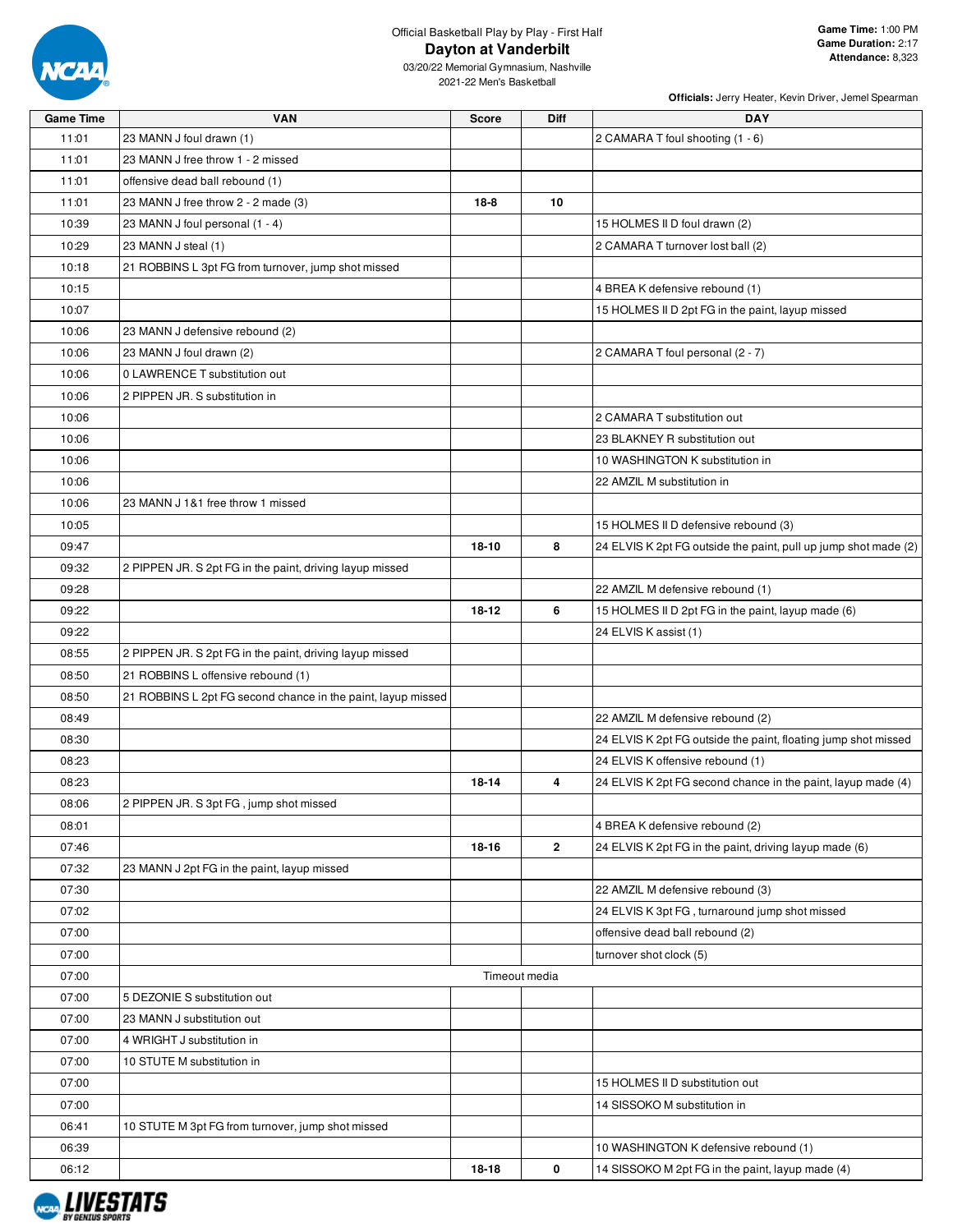

| <b>Game Time</b> | <b>VAN</b>                                                      | <b>Score</b>         | <b>Diff</b>   | <b>DAY</b>                                                                 |
|------------------|-----------------------------------------------------------------|----------------------|---------------|----------------------------------------------------------------------------|
| 05:56            | 4 WRIGHT J 3pt FG, jump shot missed                             |                      |               |                                                                            |
| 05:52            |                                                                 |                      |               | 4 BREA K defensive rebound (3)                                             |
| 05:52            | 2 PIPPEN JR. S foul personal (1 - 5)                            |                      |               | 4 BREA K foul drawn (1)                                                    |
| 05:45            | 4 WRIGHT J foul drawn (2)                                       |                      |               | 4 BREA K foul offensive (1 - 8)                                            |
| 05:45            |                                                                 |                      |               | 4 BREA K turnover offensive (1)                                            |
| 05:22            | 4 WRIGHT J foul offensive (1 - 6)                               |                      |               | 10 WASHINGTON K foul drawn (1)                                             |
| 05:22            | 4 WRIGHT J turnover offensive (2)                               |                      |               |                                                                            |
| 05:06            |                                                                 |                      |               | 24 ELVIS K 2pt FG from turnover in the paint, floating jump shot<br>missed |
| 05:02            | 3 CHATMAN R defensive rebound (2)                               |                      |               |                                                                            |
| 04:55            | 10 STUTE M 3pt FG, jump shot missed                             |                      |               |                                                                            |
| 04:52            |                                                                 |                      |               | 22 AMZIL M defensive rebound (4)                                           |
| 04:35            | 3 CHATMAN R foul personal (1 - 7)                               |                      |               | 22 AMZIL M foul drawn (1)                                                  |
| 04:35            |                                                                 |                      |               | 24 ELVIS K substitution out                                                |
| 04:35            |                                                                 |                      |               | 53 WILSON C substitution in                                                |
| 04:35            |                                                                 | 18-19                | $-1$          | 22 AMZIL M 1&1 free throw 1 made (1)                                       |
| 04:35            |                                                                 | 18-20                | $-2$          | 22 AMZIL M 1&1 free throw 2 made (2)                                       |
| 04:20            | 3 CHATMAN R turnover bad pass (1)                               |                      |               |                                                                            |
| 04:07            |                                                                 |                      |               | 4 BREA K 3pt FG from turnover, pull up jump shot missed                    |
| 04:04            | 21 ROBBINS L defensive rebound (2)                              |                      |               |                                                                            |
|                  | 2 PIPPEN JR. S 2pt FG outside the paint, step back jump shot    |                      |               |                                                                            |
| 03:55            | made(9)                                                         | 20-20                | 0             |                                                                            |
| 03:25            |                                                                 | 20-22                | -2            | 14 SISSOKO M 2pt FG in the paint, hook shot made (6)                       |
| 03:12            | 3 CHATMAN R 3pt FG, jump shot missed                            |                      |               |                                                                            |
| 03:10            |                                                                 |                      |               | 22 AMZIL M defensive rebound (5)                                           |
| 02:55            |                                                                 | $20 - 24$            | $-4$          | 14 SISSOKO M 2pt FG in the paint, hook shot made (8)                       |
| 02:38            | 4 WRIGHT J foul offensive (2 - 8)                               |                      |               | 22 AMZIL M foul drawn (2)                                                  |
| 02:38            | 4 WRIGHT J turnover offensive (3)                               |                      |               |                                                                            |
| 02:38            |                                                                 |                      | Timeout media |                                                                            |
| 02:38            | 4 WRIGHT J substitution out                                     |                      |               |                                                                            |
| 02:38            | 21 ROBBINS L substitution out                                   |                      |               |                                                                            |
| 02:38            | 0 LAWRENCE T substitution in                                    |                      |               |                                                                            |
| 02:38            | 23 MANN J substitution in                                       |                      |               |                                                                            |
| 02:38            |                                                                 |                      |               | 14 SISSOKO M substitution out                                              |
| 02:38            |                                                                 |                      |               | 53 WILSON C substitution out                                               |
| 02:38            |                                                                 |                      |               | 15 HOLMES II D substitution in                                             |
| 02:38            |                                                                 |                      |               | 24 ELVIS K substitution in                                                 |
| 02:09            |                                                                 |                      |               | 24 ELVIS K 3pt FG from turnover, jump shot missed                          |
| 02:07            | 23 MANN J defensive rebound (3)                                 |                      |               |                                                                            |
| 02:01            | 10 STUTE M 3pt FG, jump shot made (3)                           | 23-24                | $-1$          |                                                                            |
| 02:01            | 2 PIPPEN JR. S assist (3)                                       |                      |               |                                                                            |
| 01:27            |                                                                 | 23-26                | $-3$          | 15 HOLMES II D 2pt FG in the paint, layup made (8)                         |
| 01:00            | 3 CHATMAN R 3pt FG, jump shot missed                            |                      |               |                                                                            |
| 00:56            |                                                                 |                      |               | 15 HOLMES II D defensive rebound (4)                                       |
| 00:37            |                                                                 |                      |               | 15 HOLMES II D turnover bad pass (1)                                       |
|                  | 2 PIPPEN JR. S 2pt FG from turnover in the paint, driving layup |                      |               |                                                                            |
| 00:22            | made $(11)$                                                     | 25-26                | $-1$          |                                                                            |
| 00:01            |                                                                 |                      |               | 24 ELVIS K 3pt FG, turnaround jump shot missed                             |
| 00:01            | 10 STUTE M defensive rebound (2)                                |                      |               |                                                                            |
|                  |                                                                 | <b>END OF PERIOD</b> |               |                                                                            |

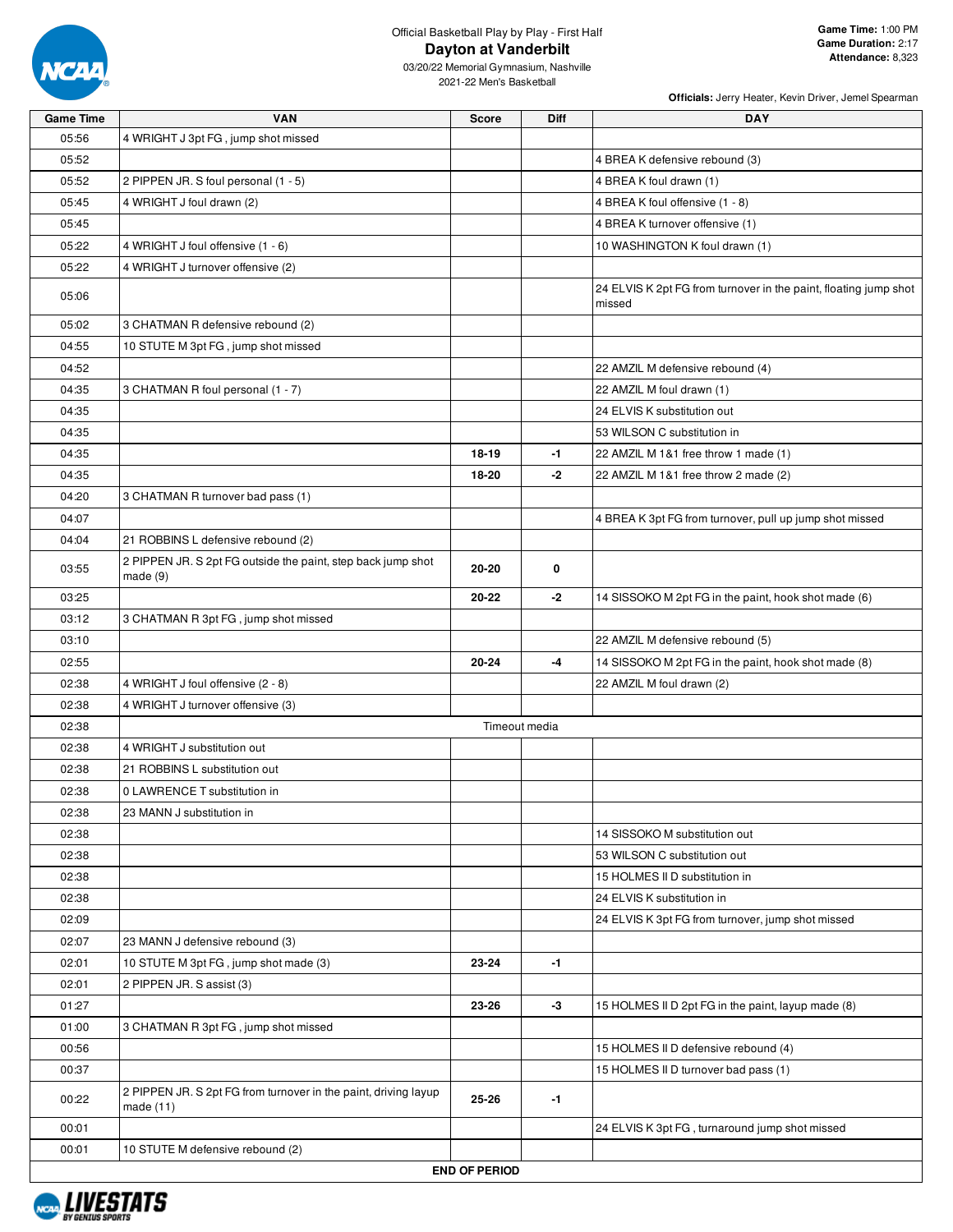Official Basketball Play by Play - First Half

#### **Dayton at Vanderbilt**

03/20/22 Memorial Gymnasium, Nashville 2021-22 Men's Basketba

**a**<br> **bilt** Ga<br>
Nashville<br>
all all **a m e Tim e:** 1:0 0 P M **G a m e D u r a tio n:** 2:1 7 **A tt e n d a n c e:** 8,3 2 3

e

|                  |     |                      |      | <b>Officials:</b> Jerry Heater, Kevin Driver, Jemel Spearman |
|------------------|-----|----------------------|------|--------------------------------------------------------------|
| <b>Game Time</b> | VAN | <b>Score</b>         | Diff | <b>DAY</b>                                                   |
|                  |     | <b>VAN 25-26 DAY</b> |      |                                                              |



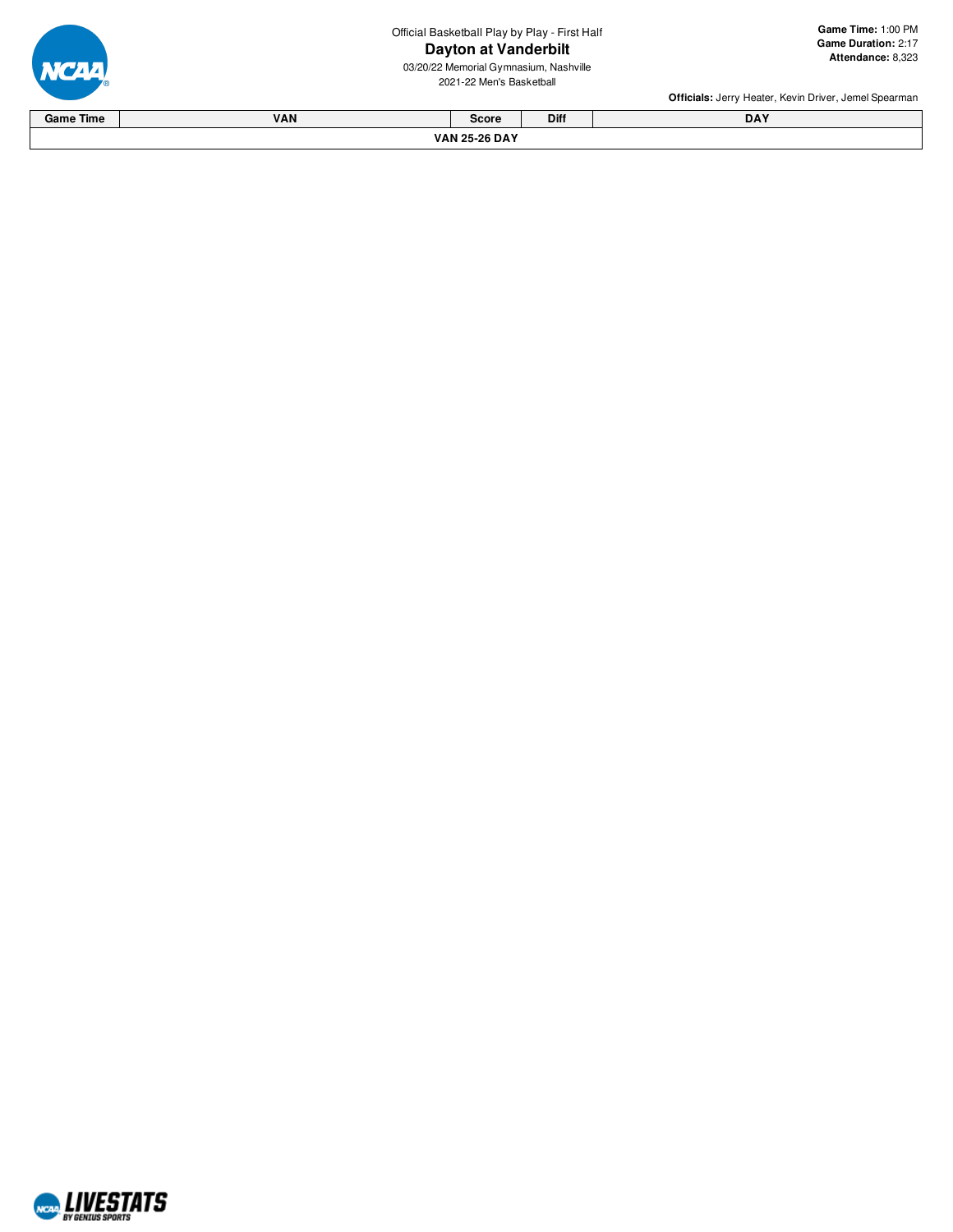

## Official Basketball Box Score - First Half **Dayton at Vanderbilt**

03/20/22 Memorial Gymnasium, Nashville 2021-22 Men's Basketball

**Officials:** Jerry Heater, Kevin Driver, Jemel Spearman

|               |                         |            | FG      | 3P      | <b>FT</b>     |           | <b>Rebounds</b> |            |                | <b>Fouls</b>   | TP | AS TO ST |          |          | <b>Blocks</b> |             | $+/-$ |
|---------------|-------------------------|------------|---------|---------|---------------|-----------|-----------------|------------|----------------|----------------|----|----------|----------|----------|---------------|-------------|-------|
|               | NO. Name                | <b>Min</b> | M-A     | M-A     | M-A           | <b>OR</b> | <b>DR</b>       | <b>TOT</b> | <b>PF</b>      | <b>FD</b>      |    |          |          |          | <b>BS</b>     | <b>BA</b>   |       |
| 2             | Toumani Camara<br>F     | 08:11      | $0 - 1$ | $0-0$   | $0 - 2$       |           |                 | 2          | $\overline{2}$ | 2              | 0  | 0        | 2        |          | 0             | 0           | -8    |
| 15            | DaRon Holmes II<br>F    | 14:30      | $4-6$   | $0-0$   | $0-0$         | $\Omega$  | 4               | 4          | $\Omega$       | 2              | 8  | 0        |          | 0        | $\mathbf 0$   | $\Omega$    | -4    |
| 23            | R.J. Blakney<br>F       | 06:25      | $0 - 0$ | 0-0     | $0 - 0$       | $\Omega$  | $\Omega$        | $\Omega$   | 2              | 0              | 0  |          | 0        | 0        | $\Omega$      | 0           | -3    |
| 4             | Koby Brea<br>G          | 20:00      | $1 - 4$ | $0 - 2$ | $0 - 0$       | $\Omega$  | 3               | 3          |                |                | 2  | 0        |          | 0        | $\mathbf 0$   |             |       |
| 24            | Kobe Elvis<br>G         | 16:17      | $3-9$   | $0 - 4$ | $0 - 0$       |           | $\Omega$        |            |                | 0              | 6  |          | 2        | 0        | 0             | $\mathbf 0$ | 2     |
| 10            | Kaleb Washington        | 13:35      | $0 - 1$ | $0-0$   | $0 - 0$       | $\Omega$  |                 |            | $\Omega$       |                | 0  | 0        | 0        | 0        | $\mathbf 0$   | $\Omega$    | 4     |
| 53            | <b>Christian Wilson</b> | 03:43      | $0 - 1$ | $0 - 1$ | $0 - 0$       | $\Omega$  | $\Omega$        | $\Omega$   | 0              | 0              | 0  | 0        | 0        | 0        | $\Omega$      | 0           | -1    |
| 22            | Mustapha Amzil          | 11:49      | $0 - 0$ | $0-0$   | $2 - 2$       | $\Omega$  | 5               | 5          |                | $\overline{c}$ | 2  | $\Omega$ | 0        | $\Omega$ | $\Omega$      | 0           | 9     |
| 14            | Moulaye Sissoko         | 05:30      | $4 - 4$ |         | $0 - 0$   0-0 | $\Omega$  | $\Omega$        | 0          |                | 0              | 8  | 0        | $\Omega$ | 0        | $\Omega$      | 0           | 5     |
| Team          |                         |            |         |         |               |           | $\Omega$        |            |                |                | 0  |          |          |          |               |             |       |
| <b>Totals</b> |                         |            | 12-26   | $0 - 7$ | $2 - 4$       | 3         | 14              | 17         | 8              | 8              | 26 | 2        |          |          | 0             |             |       |
|               |                         |            |         |         |               |           |                 |            |                |                |    |          |          |          |               |             |       |

|     | <b>Shooting By Period</b> |         |       |  |  |  |  |  |
|-----|---------------------------|---------|-------|--|--|--|--|--|
| 1st | FG%                       | 12-26   | 46.2% |  |  |  |  |  |
|     | 3PT%                      | $0 - 7$ | 0.0%  |  |  |  |  |  |
|     | FT%                       | 2-4     | 50%   |  |  |  |  |  |
|     | <b>GM FG%</b>             | 12-26   | 46.2% |  |  |  |  |  |
|     | 3PT%                      | $0 - 7$ | 0.0%  |  |  |  |  |  |
|     | FT%                       | $2 - 4$ | 50.0% |  |  |  |  |  |

Dead Ball Rebounds: 2, 0

**Technical Fouls:**:NONE

|               |                         |       | <b>FG</b> | 3P       | <b>FT</b> |          |                | <b>Rebounds</b> |                | <b>Fouls</b> | TР             | AS. | <b>TO ST</b> |   |           | <b>Blocks</b> | $+/-$ |
|---------------|-------------------------|-------|-----------|----------|-----------|----------|----------------|-----------------|----------------|--------------|----------------|-----|--------------|---|-----------|---------------|-------|
|               | NO. Name                | Min   | M-A       | M-A      | M-A       | OR.      | <b>DR</b>      | тот             | <b>PF</b>      | <b>FD</b>    |                |     |              |   | <b>BS</b> | BA            |       |
| 10            | <b>Myles Stute</b><br>F | 12:58 | $1-3$     | 1-3      | 0-0       | 0        | 2              | 2               |                | 0            | 3              | 0   | 0            | 0 | 0         | 0             | 2     |
| 21            | Liam Robbins<br>C       | 12:41 | $0 - 2$   | $0 - 1$  | $0 - 0$   |          |                | 2               | $\Omega$       | 0            | 0              | 0   | $\mathbf 0$  | 0 |           | 0             | $-17$ |
| 2             | Scotty Pippen Jr.<br>G  | 18:15 | $5 - 11$  | 1-4      | 0-0       |          |                |                 |                | 3            | 11             | 3   | $\mathbf{0}$ |   | 0         | $\Omega$      | -2    |
| 3             | Rodney Chatman<br>G     | 17:14 | $2 - 5$   | $2 - 4$  | $0-0$     | $\Omega$ | $\overline{c}$ | 2               |                | 0            | 6              | 0   |              | 0 | 0         | 0             | -6    |
| 4             | Jordan Wright<br>G      | 1:28  | $0 - 2$   | $0 - 1$  | $2 - 2$   |          |                | $\mathbf{2}$    | $\overline{c}$ | 2            | $\overline{2}$ | 0   | 3            |   | 0         | $\Omega$      |       |
| 42            | Quentin Millora-Brown   | 04:41 | $0 - 0$   | $0 - 0$  | $0-0$     |          |                | $\overline{2}$  | 2              | 0            | 0              | 0   |              | 0 | 0         | 0             | 13    |
| 0             | <b>Tyrin Lawrence</b>   | 07:09 | $0 - 0$   | $0 - 0$  | 0-0       |          | $\Omega$       | 0               | $\Omega$       |              | 0              | 0   | $\mathbf{0}$ | 0 | 0         | $\Omega$      | 9     |
| 23            | Jamaine Mann            | 09:40 | $1-2$     | $0 - 0$  | $1 - 3$   | $\Omega$ | 3              | 3               |                | 2            | 3              | 0   | $\mathbf 0$  |   | 0         | 0             |       |
| 5             | Shane Dezonie           | 05:54 | $0-0$     | $0 - 0$  | $0-0$     | 0        | $\Omega$       | 0               | $\Omega$       | 0            | 0              | 0   | 0            | 0 | 0         | 0             | -4    |
| Team          |                         |       |           |          |           | $\Omega$ | $\Omega$       | $\Omega$        |                |              | 0              |     | $\Omega$     |   |           |               |       |
| <b>Totals</b> |                         |       | $9 - 25$  | $4 - 13$ | $3-5$     | 3        |                | 14              | 8              | 8            | 25             | 3   | 5            | 3 |           |               | - 1   |

| <b>Shooting By Period</b> |          |       |  |  |  |  |  |
|---------------------------|----------|-------|--|--|--|--|--|
| 1 <sup>st</sup> FG%       | $9 - 25$ | 36.0% |  |  |  |  |  |
| 3PT%                      | $4 - 13$ | 30.8% |  |  |  |  |  |
| FT%                       | 3-5      | 60%   |  |  |  |  |  |
| GM FG%                    | $9 - 25$ | 36.0% |  |  |  |  |  |
| 3PT%                      | $4 - 13$ | 30.8% |  |  |  |  |  |
| FT%                       | $3-5$    | 60.0% |  |  |  |  |  |

Dead Ball Rebounds: 1, 0

|                                                            | <b>DAY</b> | VAN                       |  |  |  |
|------------------------------------------------------------|------------|---------------------------|--|--|--|
| <b>Biggest lead</b>                                        |            | $4(1st18:29)10(1st11:01)$ |  |  |  |
| <b>Best Scoring Run</b> $12(1^{st}4.35)$ $12(1^{st}13.24)$ |            |                           |  |  |  |
| <b>Lead Changes</b>                                        |            |                           |  |  |  |
| <b>Times Tied</b>                                          |            |                           |  |  |  |
| Time with Lead                                             | 08:15      | 09:20                     |  |  |  |

| <b>Points from</b>    |    | <b>DAY VAN</b> |  | <b>Period by Period Scoring</b> |  |  |                     |    |
|-----------------------|----|----------------|--|---------------------------------|--|--|---------------------|----|
| Turnovers             |    | 6              |  |                                 |  |  | 1st $2nd$ OT1 $TOT$ |    |
| Paint                 | 22 | 8              |  |                                 |  |  |                     |    |
| <b>Second Chancel</b> | 2  | 2              |  | $DAY$ 26 $37$                   |  |  | 5                   | 68 |
| <b>Fast Breaks</b>    |    | Ω              |  | $VAN$ 25 38                     |  |  |                     |    |
| <b>Bench</b>          |    | з              |  |                                 |  |  |                     | 70 |

**Technical Fouls:**:NONE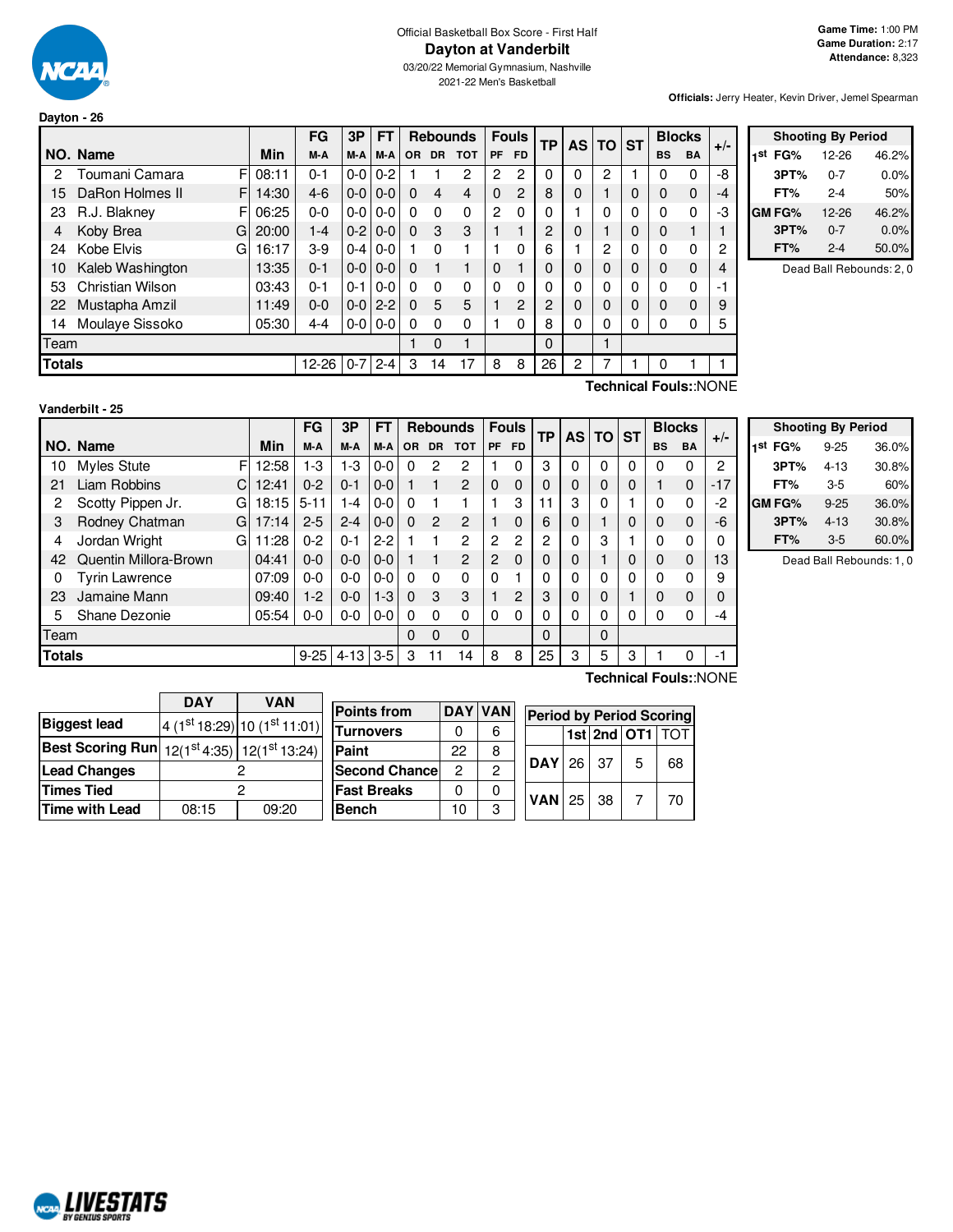

2021-22 Men's Basketball

**Officials:** Jerry Heater, Kevin Driver, Jemel Spearman

#### **Period 2**

| <b>VAN</b>       | 2 Pippen Jr. S                                                        | 3 Chatman R                | 4 Wright J     | 10 Stute M                                            | 21 Robbins L                                                  |
|------------------|-----------------------------------------------------------------------|----------------------------|----------------|-------------------------------------------------------|---------------------------------------------------------------|
| <b>DAY</b>       | 2 Camara T                                                            | 4 Brea K<br>15 Holmes II D |                | 23 Blakney R                                          | 24 Elvis K                                                    |
| <b>Game Time</b> | <b>VAN</b>                                                            | <b>Score</b>               | <b>Diff</b>    |                                                       | <b>DAY</b>                                                    |
| 20:00            | 0 LAWRENCE T substitution out                                         |                            |                |                                                       |                                                               |
| 20:00            | 23 MANN J substitution out                                            |                            |                |                                                       |                                                               |
| 20:00            | 4 WRIGHT J substitution in                                            |                            |                |                                                       |                                                               |
| 20:00            | 21 ROBBINS L substitution in                                          |                            |                |                                                       |                                                               |
| 20:00            |                                                                       |                            |                | 10 WASHINGTON K substitution out                      |                                                               |
| 20:00            |                                                                       |                            |                | 22 AMZIL M substitution out                           |                                                               |
| 20:00            |                                                                       |                            |                | 2 CAMARA T substitution in                            |                                                               |
| 20:00            |                                                                       |                            |                | 23 BLAKNEY R substitution in                          |                                                               |
| 19:48            | 4 WRIGHT J 3pt FG, jump shot missed                                   |                            |                |                                                       |                                                               |
| 19:46            |                                                                       |                            |                | 4 BREA K defensive rebound (4)                        |                                                               |
| 19:28            |                                                                       |                            |                |                                                       | 4 BREA K 2pt FG outside the paint, pull up jump shot missed   |
| 19:24            | 4 WRIGHT J defensive rebound (3)                                      |                            |                |                                                       |                                                               |
| 19:14            | 10 STUTE M 3pt FG, jump shot made (6)                                 | 28-26                      | $\overline{2}$ |                                                       |                                                               |
| 19:14            | 4 WRIGHT J assist (1)                                                 |                            |                |                                                       |                                                               |
| 18:57            | 10 STUTE M foul personal (2 - 1)                                      |                            |                | 2 CAMARA T foul drawn (3)                             |                                                               |
| 18:40            | 21 ROBBINS L foul shooting (1 - 2)                                    |                            |                | 15 HOLMES II D foul drawn (3)                         |                                                               |
| 18:40            |                                                                       |                            |                | 15 HOLMES II D free throw 1 - 2 missed                |                                                               |
| 18:40            |                                                                       |                            |                | offensive dead ball rebound (3)                       |                                                               |
| 18:40            |                                                                       |                            |                | 15 HOLMES II D free throw 2 - 2 missed                |                                                               |
| 18:39            | 21 ROBBINS L defensive rebound (3)                                    |                            |                |                                                       |                                                               |
| 18:20            | 21 ROBBINS L 2pt FG in the paint, layup made (2)                      | 30-26                      | 4              |                                                       |                                                               |
| 18:20            | 2 PIPPEN JR. S assist (4)                                             |                            |                |                                                       |                                                               |
| 17:51            |                                                                       |                            |                |                                                       | 2 CAMARA T 2pt FG outside the paint, pull up jump shot missed |
| 17:46            |                                                                       |                            |                | 23 BLAKNEY R offensive rebound (1)                    |                                                               |
| 17:44            |                                                                       | 30-28                      | $\mathbf{2}$   | (2)                                                   | 2 CAMARA T 2pt FG second chance in the paint, layup made      |
| 17:24            | 10 STUTE M 3pt FG, jump shot missed                                   |                            |                |                                                       |                                                               |
| 17:23            |                                                                       |                            |                | defensive rebound (20)                                |                                                               |
| 16:53            |                                                                       |                            |                | 24 ELVIS K 2pt FG outside the paint, jump shot missed |                                                               |
| 16:51            | defensive dead ball rebound (2)                                       |                            |                |                                                       |                                                               |
| 16:33            | 2 PIPPEN JR. S 2pt FG in the paint, layup missed                      |                            |                |                                                       |                                                               |
| 16:31            | 2 PIPPEN JR. S offensive rebound (2)                                  |                            |                |                                                       |                                                               |
| 16:29            | 2 PIPPEN JR. S 2pt FG second chance in the paint, jump shot<br>missed |                            |                |                                                       |                                                               |
| 16:27            |                                                                       |                            |                | 23 BLAKNEY R defensive rebound (2)                    |                                                               |
| 16:18            |                                                                       | 30-31                      | -1             | 4 BREA K 3pt FG, jump shot made (5)                   |                                                               |
| 16:18            |                                                                       |                            |                | 24 ELVIS K assist (2)                                 |                                                               |
| 16:05            | 21 ROBBINS L foul drawn (1)                                           |                            |                | 15 HOLMES II D foul personal (1 - 1)                  |                                                               |
| 15:57            | 2 PIPPEN JR. S 3pt FG, step back jump shot made (14)                  | 33-31                      | $\overline{2}$ |                                                       |                                                               |
| 15:23            |                                                                       |                            |                | 23 BLAKNEY R 3pt FG, jump shot missed                 |                                                               |
| 15:21            | defensive rebound (18)                                                |                            |                |                                                       |                                                               |
| 15:20            |                                                                       |                            | Timeout media  |                                                       |                                                               |
| 14:55            | 21 ROBBINS L 2pt FG outside the paint, hook shot missed               |                            |                |                                                       |                                                               |
| 14:52            |                                                                       |                            |                | 15 HOLMES II D defensive rebound (5)                  |                                                               |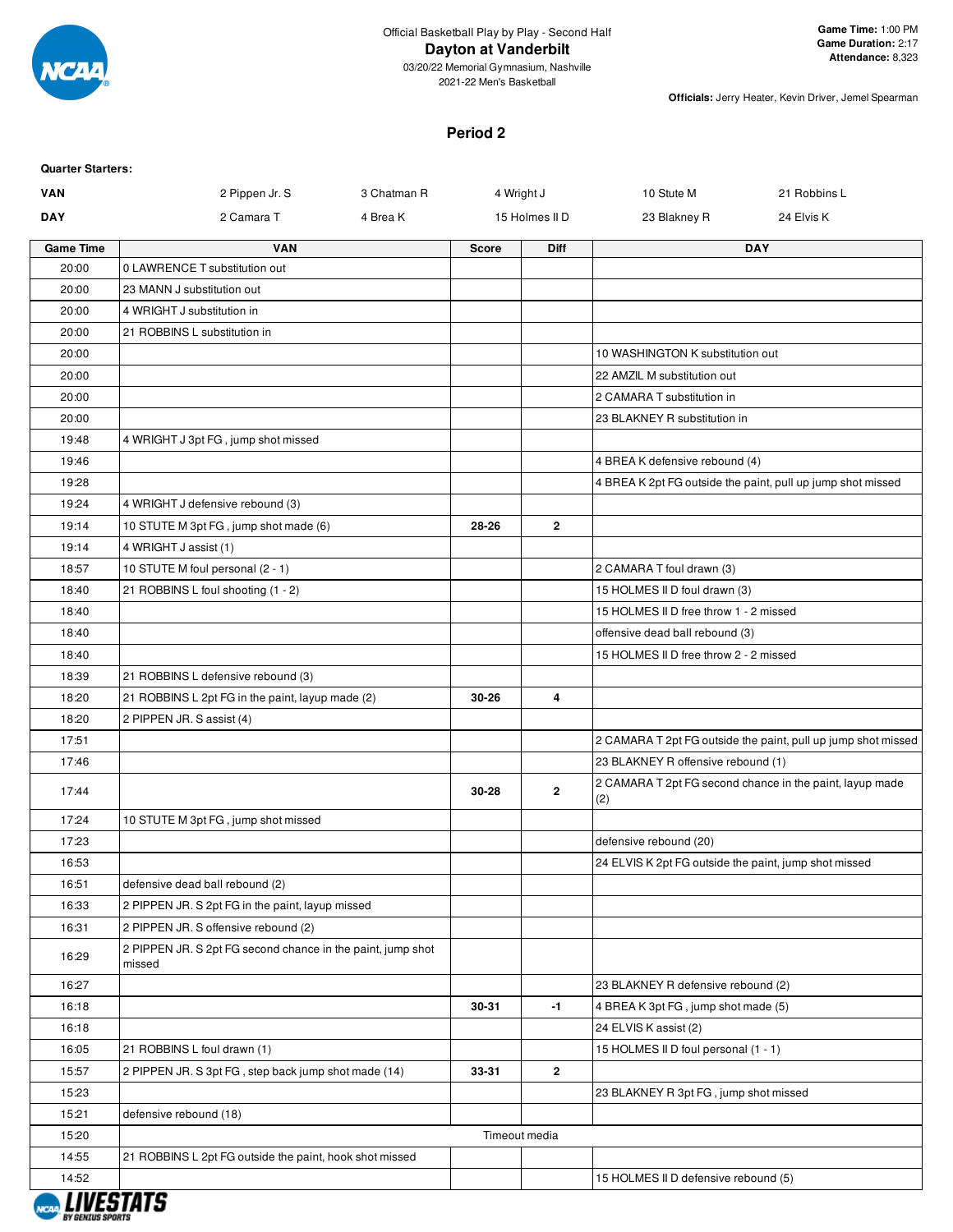

03/20/22 Memorial Gymnasium, Nashville 2021-22 Men's Basketball

| <b>Game Time</b> | <b>VAN</b>                                                | <b>Score</b> | Diff           | <b>DAY</b>                                                |
|------------------|-----------------------------------------------------------|--------------|----------------|-----------------------------------------------------------|
| 14:38            |                                                           | 33-34        | -1             | 24 ELVIS K 3pt FG, jump shot made (9)                     |
| 14:38            |                                                           |              |                | 15 HOLMES II D assist (1)                                 |
| 14:13            | 2 PIPPEN JR. S 2pt FG outside the paint, jump shot missed |              |                |                                                           |
| 14:11            |                                                           |              |                | 15 HOLMES II D defensive rebound (6)                      |
| 13:58            | 4 WRIGHT J foul personal (3 - 3)                          |              |                | 23 BLAKNEY R foul drawn (1)                               |
| 13:58            | 4 WRIGHT J substitution out                               |              |                |                                                           |
| 13:58            | 21 ROBBINS L substitution out                             |              |                |                                                           |
| 13:58            | 0 LAWRENCE T substitution in                              |              |                |                                                           |
| 13:58            | 42 MILLORA-BROWN Q substitution in                        |              |                |                                                           |
| 13:58            |                                                           |              |                | 23 BLAKNEY R substitution out                             |
| 13:58            |                                                           |              |                | 10 WASHINGTON K substitution in                           |
| 13:47            |                                                           |              |                | 15 HOLMES II D 2pt FG in the paint, jump shot blocked     |
| 13:47            | 42 MILLORA-BROWN Q block (1)                              |              |                |                                                           |
| 13:43            | 10 STUTE M defensive rebound (3)                          |              |                |                                                           |
| 13:37            | 42 MILLORA-BROWN Q 2pt FG in the paint, dunk, made (2)    | 35-34        | $\mathbf{1}$   |                                                           |
| 13:37            | 3 CHATMAN R assist (1)                                    |              |                |                                                           |
| 13:19            |                                                           | 35-36        | -1             | 2 CAMARA T 2pt FG in the paint, layup made (4)            |
| 13:09            | 0 LAWRENCE T 3pt FG, jump shot made (3)                   | 38-36        | $\overline{2}$ |                                                           |
| 13:09            | 3 CHATMAN R assist (2)                                    |              |                |                                                           |
| 12:58            |                                                           | 38-38        | 0              | 15 HOLMES II D 2pt FG in the paint, alleyoop made (10)    |
| 12:58            |                                                           |              |                | 24 ELVIS K assist (3)                                     |
| 12:47            | 42 MILLORA-BROWN Q 2pt FG in the paint, layup blocked     |              |                |                                                           |
| 12:47            |                                                           |              |                | 2 CAMARA T block (1)                                      |
| 12:43            |                                                           |              |                | 2 CAMARA T defensive rebound (3)                          |
| 12:32            |                                                           |              |                | 24 ELVIS K 3pt FG, jump shot missed                       |
| 12:29            | 3 CHATMAN R defensive rebound (3)                         |              |                |                                                           |
| 12:22            |                                                           |              |                | 15 HOLMES II D substitution out                           |
| 12:22            |                                                           |              |                | 14 SISSOKO M substitution in                              |
| 12:22            | 3 CHATMAN R substitution out                              |              |                |                                                           |
| 12:22            | 5 DEZONIE S substitution in                               |              |                |                                                           |
| 12:22            |                                                           |              |                | 2 CAMARA T substitution out                               |
| 12:22            |                                                           |              |                | 24 ELVIS K substitution out                               |
| 12:22            |                                                           |              |                | 22 AMZIL M substitution in                                |
| 12:22            |                                                           |              |                | 53 WILSON C substitution in                               |
| 12:12            | 2 PIPPEN JR. S foul drawn (4)                             |              |                | 10 WASHINGTON K foul shooting (1 - 2)                     |
| 12:12            | 2 PIPPEN JR. S free throw 1 - 2 made (15)                 | 39-38        | $\mathbf{1}$   |                                                           |
| 12:12            | 2 PIPPEN JR. S free throw 2 - 2 made (16)                 | 40-38        | $\mathbf{2}$   |                                                           |
| 12:12            | 10 STUTE M foul class A technical (3 - 4)                 |              |                |                                                           |
| 12:12            |                                                           |              |                | 53 WILSON C substitution out                              |
| 12:12            |                                                           |              |                | 24 ELVIS K substitution in                                |
| 12:12            |                                                           | 40-39        | $\mathbf{1}$   | 24 ELVIS K free throw 1 - 2 made (10)                     |
| 12:12            | 10 STUTE M substitution out                               |              |                |                                                           |
| 12:12            | 23 MANN J substitution in                                 |              |                |                                                           |
| 12:12            |                                                           | 40-40        | 0              | 24 ELVIS K free throw 2 - 2 made (11)                     |
| 11:57            |                                                           |              |                | 24 ELVIS K 2pt FG in the paint, floating jump shot missed |
| 11:54            | 5 DEZONIE S defensive rebound (1)                         |              |                |                                                           |
| 11:48            | 42 MILLORA-BROWN Q foul drawn (1)                         |              |                | 10 WASHINGTON K foul personal (2 - 3)                     |
| 11:48            |                                                           |              | Timeout media  |                                                           |
| 11:48            |                                                           |              |                | 10 WASHINGTON K substitution out                          |

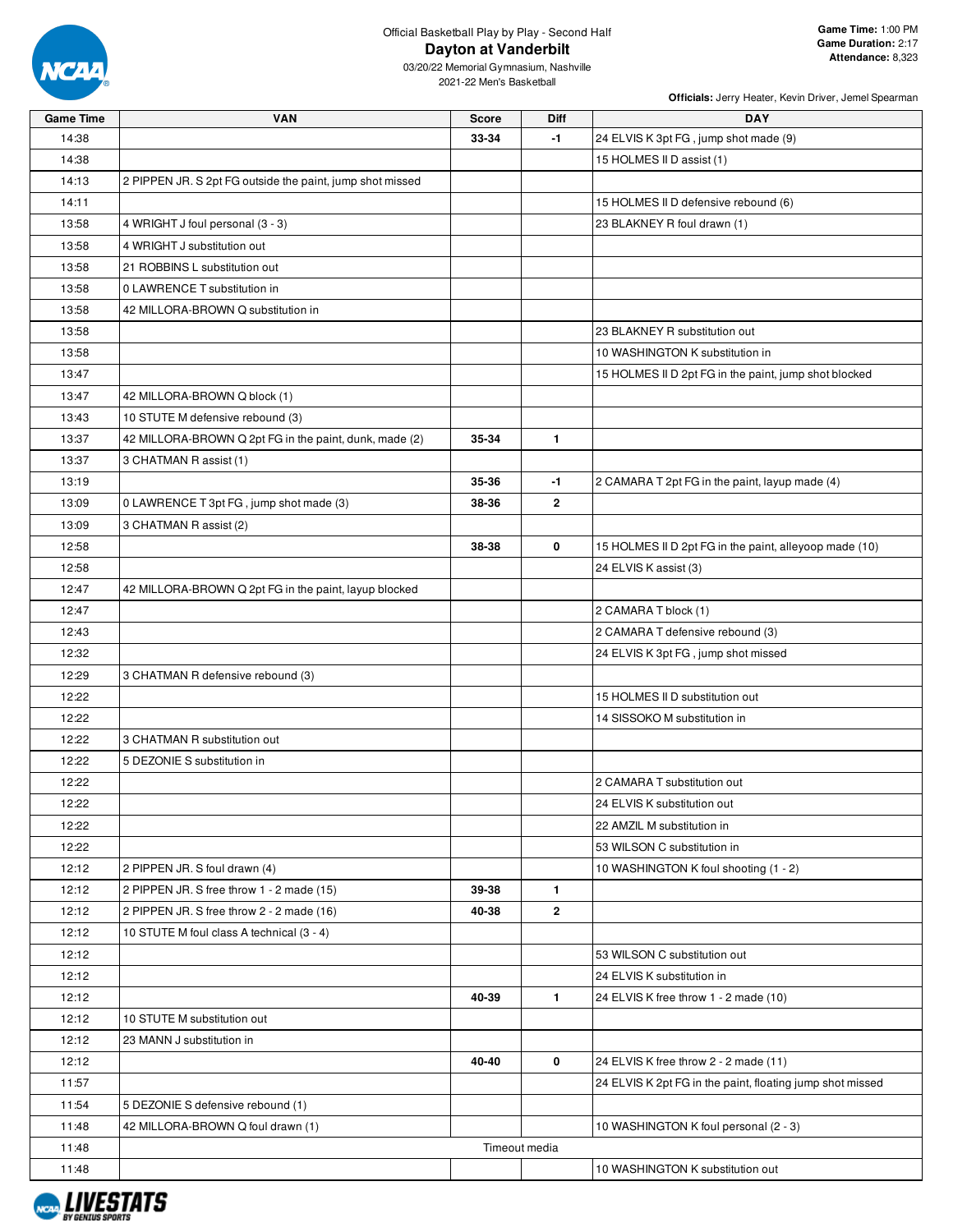

| <b>Game Time</b> | <b>VAN</b>                                                         | <b>Score</b> | Diff           | <b>DAY</b>                                                |
|------------------|--------------------------------------------------------------------|--------------|----------------|-----------------------------------------------------------|
| 11:48            |                                                                    |              |                | 14 SISSOKO M substitution out                             |
| 11:48            |                                                                    |              |                | 2 CAMARA T substitution in                                |
| 11:48            |                                                                    |              |                | 15 HOLMES II D substitution in                            |
| 11:27            | 2 PIPPEN JR. S 3pt FG, jump shot missed                            |              |                |                                                           |
| 11:25            |                                                                    |              |                | defensive rebound (25)                                    |
| 11:08            |                                                                    |              |                | 22 AMZIL M 3pt FG, jump shot missed                       |
| 11:06            | 5 DEZONIE S defensive rebound (2)                                  |              |                |                                                           |
| 10:51            | jump ball situation                                                |              |                |                                                           |
| 10:51            | 23 MANN J turnover lost ball (1)                                   |              |                | 2 CAMARA T steal (2)                                      |
| 10:42            | 5 DEZONIE S foul personal (1 - 5)                                  |              |                | 24 ELVIS K foul drawn (1)                                 |
| 10:42            | 5 DEZONIE S substitution out                                       |              |                |                                                           |
| 10:42            | 3 CHATMAN R substitution in                                        |              |                |                                                           |
| 10:32            |                                                                    |              |                | 4 BREA K 2pt FG from turnover in the paint, layup blocked |
| 10:32            | 42 MILLORA-BROWN Q block (2)                                       |              |                |                                                           |
| 10:27            | 0 LAWRENCE T defensive rebound (1)                                 |              |                |                                                           |
| 10:12            | 0 LAWRENCE T 2pt FG outside the paint, pull up jump shot<br>missed |              |                |                                                           |
| 10:09            |                                                                    |              |                | 24 ELVIS K defensive rebound (2)                          |
| 10:05            |                                                                    |              |                | 24 ELVIS K 2pt FG in the paint, driving layup missed      |
| 10:02            | 42 MILLORA-BROWN Q defensive rebound (3)                           |              |                |                                                           |
| 09:45            | 0 LAWRENCE T 2pt FG in the paint, layup made (5)                   | 42-40        | $\overline{2}$ |                                                           |
| 09:23            |                                                                    |              |                | 15 HOLMES II D turnover travel (2)                        |
| 08:55            | 0 LAWRENCE T 3pt FG from turnover, step back jump shot<br>missed   |              |                |                                                           |
| 08:52            |                                                                    |              |                | 24 ELVIS K defensive rebound (3)                          |
| 08:49            |                                                                    |              |                | 24 ELVIS K turnover bad pass (3)                          |
| 08:49            |                                                                    |              |                | 22 AMZIL M substitution out                               |
| 08:49            |                                                                    |              |                | 23 BLAKNEY R substitution in                              |
| 08:34            | 3 CHATMAN R 3pt FG from turnover, jump shot made (9)               | 45-40        | 5              |                                                           |
| 08:34            | 2 PIPPEN JR. S assist (5)                                          |              |                |                                                           |
| 08:12            |                                                                    |              |                | 4 BREA K turnover lost ball (2)                           |
| 08:12            |                                                                    |              |                | 2 CAMARA T substitution out                               |
| 08:12            |                                                                    |              |                | 22 AMZIL M substitution in                                |
| 08:00            | 2 PIPPEN JR. S 3pt FG from turnover, jump shot made (19)           | 48-40        | 8              |                                                           |
| 08:00            | 23 MANN J assist (1)                                               |              |                |                                                           |
| 07:50            |                                                                    | 48-42        | 6              | 15 HOLMES II D 2pt FG in the paint, alleyoop made (12)    |
| 07:50            |                                                                    |              |                | 24 ELVIS K assist (4)                                     |
| 07:48            |                                                                    |              |                | Timeout 30 Sec                                            |
| 07:48            |                                                                    |              | Timeout media  |                                                           |
| 07:48            | 0 LAWRENCE T substitution out                                      |              |                |                                                           |
| 07:48            | 4 WRIGHT J substitution in                                         |              |                |                                                           |
| 07:18            | 3 CHATMAN R 2pt FG in the paint, layup missed                      |              |                |                                                           |
| 07:18            | offensive dead ball rebound (3)                                    |              |                |                                                           |
| 07:18            | turnover shot clock (7)                                            |              |                |                                                           |
| 07:17            |                                                                    |              | Timeout media  |                                                           |
| 07:00            | 42 MILLORA-BROWN Q foul personal (3 - 6)                           |              |                | 15 HOLMES II D foul drawn (4)                             |
| 06:51            |                                                                    | 48-45        | $\mathbf{3}$   | 4 BREA K 3pt FG from turnover, pull up jump shot made (8) |
| 06:22            | 23 MANN J foul drawn (3)                                           |              |                | 22 AMZIL M foul personal (2 - 4)                          |
| 06:22            | 23 MANN J substitution out                                         |              |                |                                                           |
| 06:22            | 10 STUTE M substitution in                                         |              |                |                                                           |

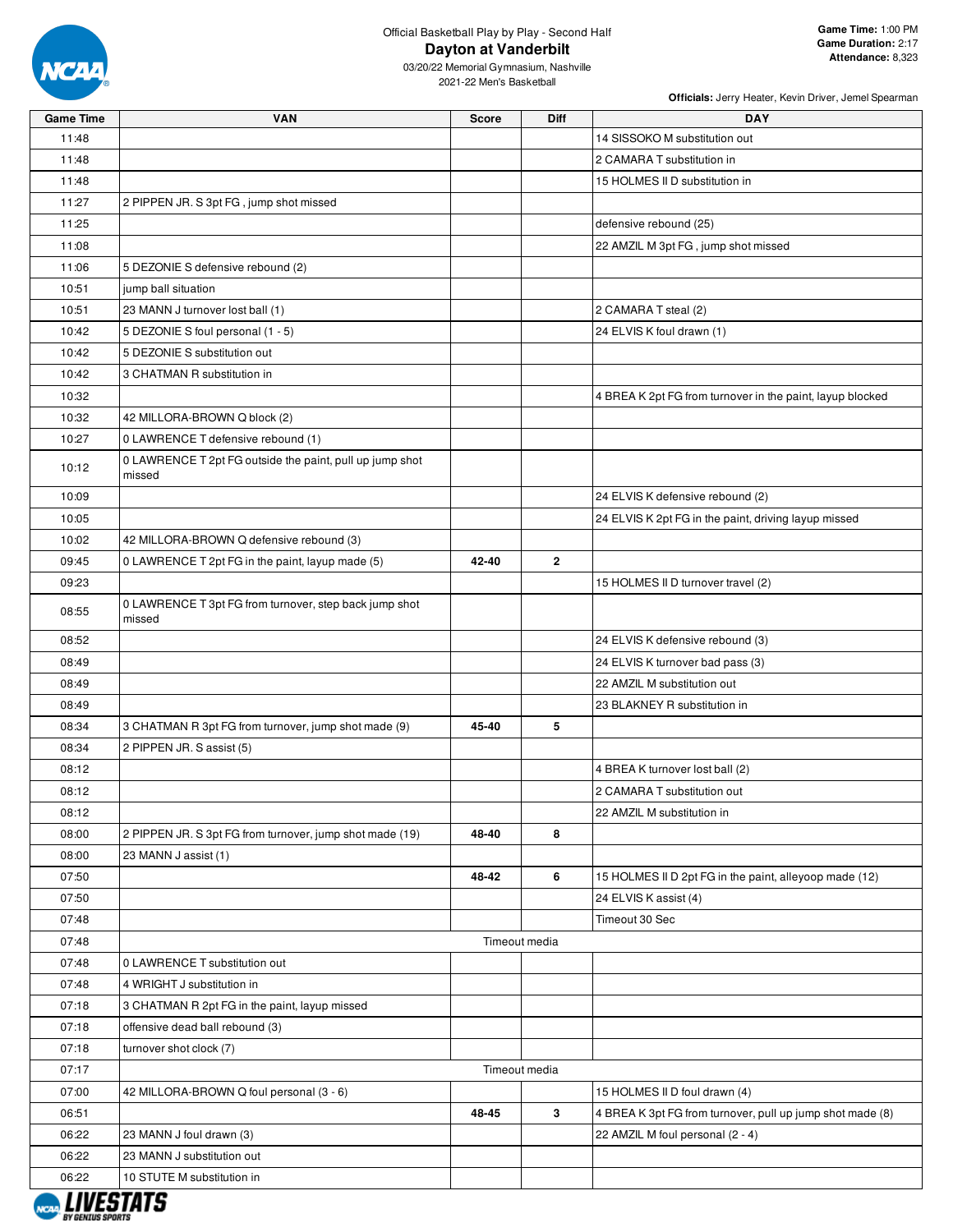

**Officials:** Jerry Heater, Kevin Driver, Jemel Spearman

2021-22 Men's Basketball

| <b>Game Time</b> | <b>VAN</b>                                                                | <b>Score</b> | Diff           | <b>DAY</b>                                                                |
|------------------|---------------------------------------------------------------------------|--------------|----------------|---------------------------------------------------------------------------|
| 06:17            | 3 CHATMAN R 3pt FG, jump shot missed                                      |              |                |                                                                           |
| 06:13            | 4 WRIGHT J offensive rebound (4)                                          |              |                |                                                                           |
| 06:11            | 2 PIPPEN JR. S foul drawn (5)                                             |              |                | 24 ELVIS K foul shooting (2 - 5)                                          |
| 06:11            | 2 PIPPEN JR. S free throw 1 - 3 made (20)                                 | 49-45        | 4              |                                                                           |
| 06:11            | 2 PIPPEN JR. S free throw 2 - 3 made (21)                                 | 50-45        | 5              |                                                                           |
| 06:11            | 2 PIPPEN JR. S free throw 3 - 3 made (22)                                 | 51-45        | 6              |                                                                           |
| 05:54            |                                                                           |              |                | 23 BLAKNEY R 3pt FG, jump shot missed                                     |
| 05:53            | 10 STUTE M defensive rebound (4)                                          |              |                |                                                                           |
| 05:53            | 10 STUTE M foul drawn (1)                                                 |              |                | 22 AMZIL M foul personal (3 - 6)                                          |
| 05:40            | turnover sec 5 (8)                                                        |              |                |                                                                           |
| 05:34            |                                                                           | 51-47        | 4              | 24 ELVIS K 2pt FG from turnover in the paint, driving layup<br>made (13)  |
| 05:15            | 4 WRIGHT J 2pt FG in the paint, floating jump shot missed                 |              |                |                                                                           |
| 05:11            | 42 MILLORA-BROWN Q offensive rebound (4)                                  |              |                |                                                                           |
| 05:00            | 4 WRIGHT J 2pt FG second chance in the paint, driving layup<br>missed     |              |                |                                                                           |
| 04:57            |                                                                           |              |                | 15 HOLMES II D defensive rebound (7)                                      |
| 04:35            |                                                                           | 51-49        | $\overline{2}$ | 15 HOLMES II D 2pt FG in the paint, layup made (14)                       |
| 04:35            |                                                                           |              |                | 4 BREA K assist (1)                                                       |
| 04:35            | 3 CHATMAN R foul shooting (2 - 7)                                         |              |                | 15 HOLMES II D foul drawn (5)                                             |
| 04:35            |                                                                           |              |                | 22 AMZIL M substitution out                                               |
| 04:35            |                                                                           |              |                | 2 CAMARA T substitution in                                                |
| 04:35            |                                                                           |              |                | 15 HOLMES II D free throw 1 - 1 missed                                    |
| 04:34            | 10 STUTE M defensive rebound (5)                                          |              |                |                                                                           |
| 04:16            | 42 MILLORA-BROWN Q 2pt FG in the paint, layup made (4)                    | 53-49        | 4              |                                                                           |
| 04:16            | 2 PIPPEN JR. S assist (6)                                                 |              |                |                                                                           |
| 03:58            |                                                                           | 53-51        | $\mathbf{2}$   | 24 ELVIS K 2pt FG in the paint, floating jump shot made (15)              |
| 03:43            | 2 PIPPEN JR. S 3pt FG, jump shot blocked                                  |              |                |                                                                           |
| 03:43            |                                                                           |              |                | 15 HOLMES II D block (1)                                                  |
| 03:40            |                                                                           |              |                | 23 BLAKNEY R defensive rebound (3)                                        |
| 03:39            | 10 STUTE M foul shooting (4 - 8)                                          |              |                | 2 CAMARA T foul drawn (4)                                                 |
| 03:39            |                                                                           | 53-52        | $\mathbf{1}$   | 2 CAMARA T free throw 1 - 2 made (5)                                      |
| 03:39            |                                                                           | 53-53        | 0              | 2 CAMARA T free throw 2 - 2 made (6)                                      |
| 03:21            | 2 PIPPEN JR. S foul drawn (6)                                             |              |                | 23 BLAKNEY R foul shooting (3 - 7)                                        |
| 03:21            | 2 PIPPEN JR. S free throw 1 - 2 made (23)                                 | 54-53        | $\mathbf{1}$   |                                                                           |
| 03:21            | 2 PIPPEN JR. S free throw 2 - 2 made (24)                                 | 55-53        | $\mathbf{2}$   |                                                                           |
| 02:58            |                                                                           |              |                | 2 CAMARA T 3pt FG, jump shot missed                                       |
| 02:56            | 2 PIPPEN JR. S defensive rebound (3)                                      |              |                |                                                                           |
| 02:50            | 2 PIPPEN JR. S 2pt FG fast break in the paint, driving layup<br>made (26) | 57-53        | 4              |                                                                           |
| 02:44            |                                                                           | 57-55        | $\overline{2}$ | 15 HOLMES II D 2pt FG fast break in the paint, driving layup<br>made (16) |
| 02:44            | 42 MILLORA-BROWN Q foul shooting (4 - 9)                                  |              |                | 15 HOLMES II D foul drawn (6)                                             |
| 02:44            |                                                                           | 57-56        | $\mathbf{1}$   | 15 HOLMES II D free throw fast break 1 - 1 made (17)                      |
| 02:33            | 3 CHATMAN R turnover bad pass (2)                                         |              |                |                                                                           |
| 02:23            |                                                                           | 57-58        | $-1$           | 24 ELVIS K 2pt FG from turnover in the paint, layup made (17)             |
| 02:09            | 2 PIPPEN JR. S 2pt FG in the paint, layup made (28)                       | 59-58        | $\mathbf{1}$   |                                                                           |
| 01:43            |                                                                           | 59-61        | -2             | 24 ELVIS K 3pt FG, jump shot made (20)                                    |
| 01:43            |                                                                           |              |                | 23 BLAKNEY R assist (2)                                                   |
| 01:24            | 2 PIPPEN JR. S foul drawn (7)                                             |              |                | 23 BLAKNEY R foul personal (4 - 8)                                        |

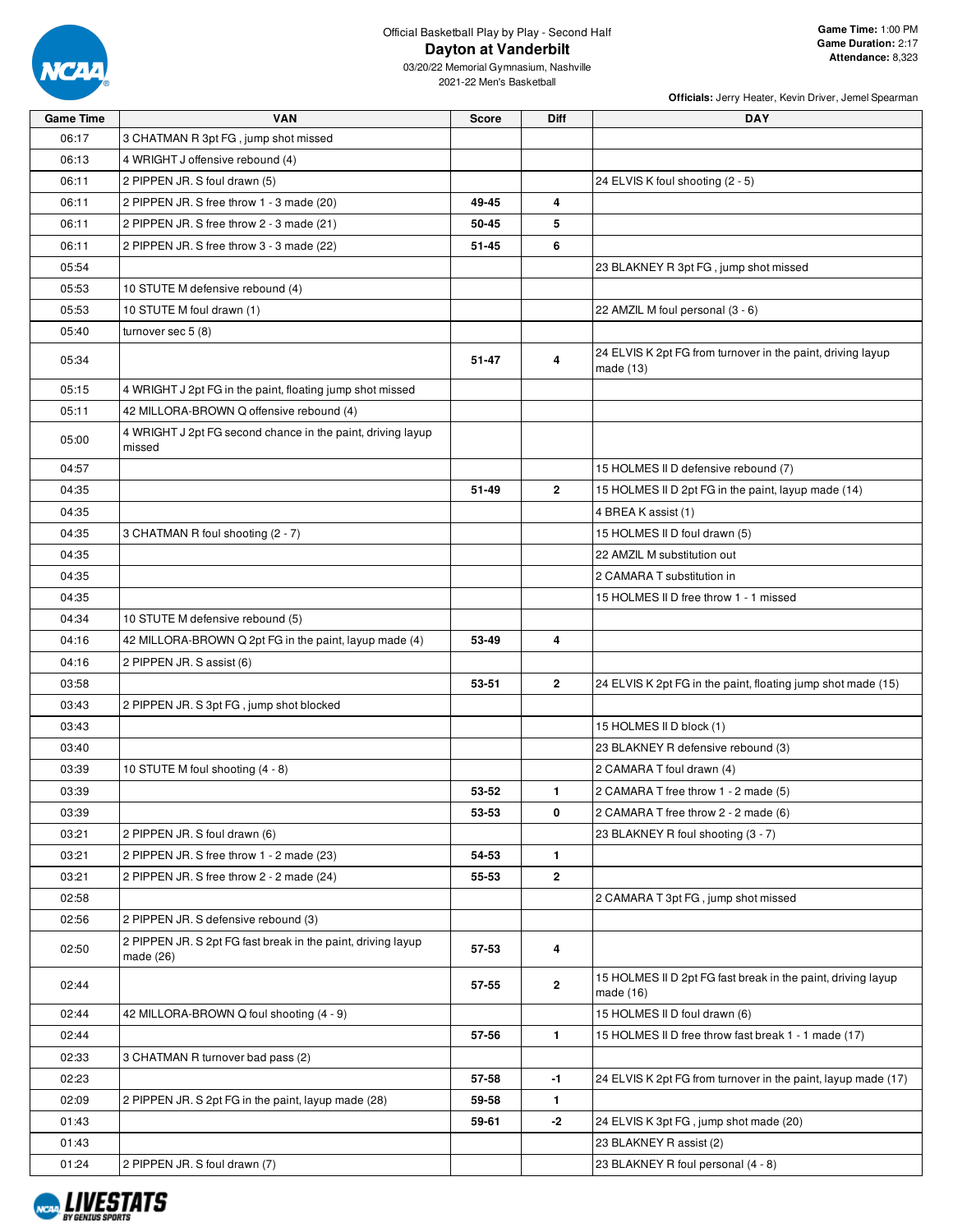

03/20/22 Memorial Gymnasium, Nashville 2021-22 Men's Basketball

| <b>Game Time</b>     | <b>VAN</b>                                                              | <b>Score</b>         | <b>Diff</b> | <b>DAY</b>                                     |  |  |
|----------------------|-------------------------------------------------------------------------|----------------------|-------------|------------------------------------------------|--|--|
| 01:24                | 2 PIPPEN JR. S 1&1 free throw 1 made (29)                               | 60-61                | -1          |                                                |  |  |
| 01:24                | 2 PIPPEN JR. S 1&1 free throw 2 made (30)                               | 61-61                | 0           |                                                |  |  |
| 01:20                |                                                                         |                      |             | Timeout 30 Sec                                 |  |  |
| 01:08                |                                                                         | 61-63                | -2          | 2 CAMARA T 2pt FG in the paint, layup made (8) |  |  |
| 01:08                |                                                                         |                      |             | 24 ELVIS K assist (5)                          |  |  |
| 00:41                | 2 PIPPEN JR. S 2pt FG in the paint, pull up jump shot missed            |                      |             |                                                |  |  |
| 00:37                | 42 MILLORA-BROWN Q offensive rebound (5)                                |                      |             |                                                |  |  |
| 00:23                | 42 MILLORA-BROWN Q 2pt FG second chance in the paint,<br>layup made (6) | 63-63                | 0           |                                                |  |  |
| 00:23                | 2 PIPPEN JR. S assist (7)                                               |                      |             |                                                |  |  |
| 00:07                | 4 WRIGHT J steal (2)                                                    |                      |             | 24 ELVIS K turnover lost ball (4)              |  |  |
| 00:02                | 4 WRIGHT J 2pt FG from turnover in the paint, layup blocked             |                      |             |                                                |  |  |
| 00:02                |                                                                         |                      |             | 15 HOLMES II D block (2)                       |  |  |
| 00:02                |                                                                         |                      |             | 23 BLAKNEY R defensive rebound (4)             |  |  |
|                      |                                                                         | <b>END OF PERIOD</b> |             |                                                |  |  |
| <b>VAN 63-63 DAY</b> |                                                                         |                      |             |                                                |  |  |

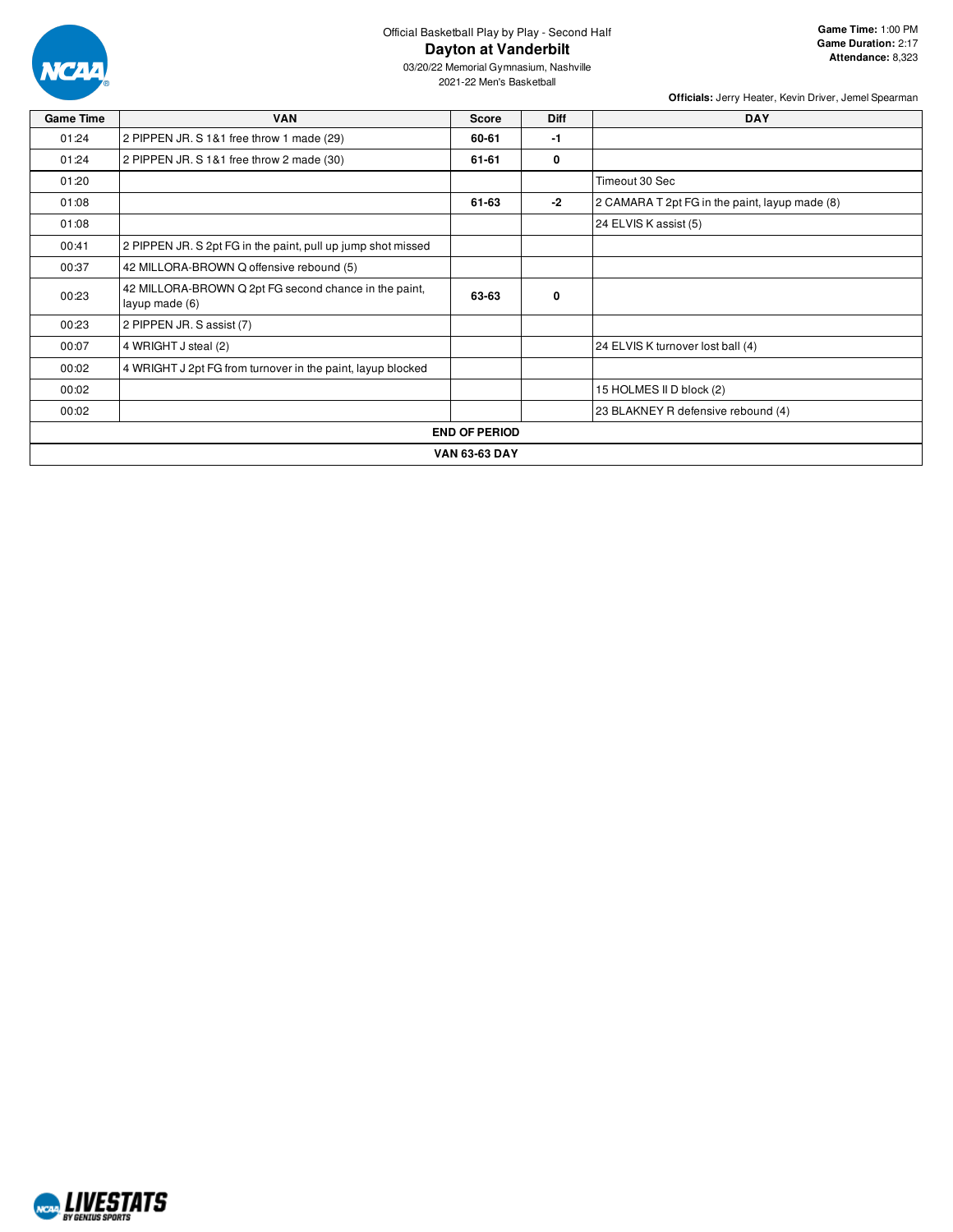

**Dayton - 37**

#### Official Basketball Box Score - Second Half **Dayton at Vanderbilt**

03/20/22 Memorial Gymnasium, Nashville 2021-22 Men's Basketball

**Officials:** Jerry Heater, Kevin Driver, Jemel Spearman

|                                                             |                                     |       | FG      | 3P      | <b>FT</b>     |           |                | <b>Rebounds</b> |                | <b>Fouls</b> | TP | AS I | $TO$ ST |   |                | <b>Blocks</b> | $+/-$                 |
|-------------------------------------------------------------|-------------------------------------|-------|---------|---------|---------------|-----------|----------------|-----------------|----------------|--------------|----|------|---------|---|----------------|---------------|-----------------------|
|                                                             | NO. Name                            | Min   | M-A     | M-A     | M-A           | <b>OR</b> | <b>DR</b>      | <b>TOT</b>      | <b>PF</b>      | <b>FD</b>    |    |      |         |   | <b>BS</b>      | <b>BA</b>     |                       |
| 2                                                           | F<br>Toumani Camara                 | 15:49 | $3-5$   | $0 - 1$ | $2 - 2$       | $\Omega$  |                |                 | $\Omega$       | 2            | 8  | 0    | 0       |   |                | 0             | -4                    |
| 15                                                          | F<br>DaRon Holmes II                | 19:26 | $4 - 5$ | $0-0$   | $1 - 4$       | $\Omega$  | 3              | 3               |                | 4            | 9  |      |         | 0 | $\overline{2}$ | 1             | -1                    |
| 23                                                          | R.J. Blakney<br>F                   | 14:51 | $0 - 2$ | $0 - 2$ | $0-0$         |           | 3              | 4               | 2              |              | 0  |      | 0       | 0 | $\Omega$       | 0             | 2                     |
| 4                                                           | Koby Brea<br>G                      | 20:00 | $2 - 4$ | $2 - 2$ | $0-0$         | $\Omega$  |                | 1               | $\Omega$       | $\Omega$     | 6  |      |         | 0 | $\mathbf 0$    | 1             | -1                    |
| 24                                                          | Kobe Elvis<br>G                     | 19:50 | $5-9$   |         | $2 - 3$ 2 - 2 | $\Omega$  | $\overline{2}$ | $\overline{c}$  |                |              | 14 | 4    | 2       | 0 | $\Omega$       | 0             |                       |
| 10                                                          | Kaleb Washington                    | 02:10 | $0 - 0$ |         | $0 - 0 0 - 0$ | $\Omega$  | $\Omega$       | $\Omega$        | 2              | $\Omega$     | 0  | 0    | 0       | 0 | $\Omega$       | $\Omega$      | -1                    |
| 14                                                          | Moulaye Sissoko                     | 00:34 | $0 - 0$ | $0-0$   | $0-0$         | $\Omega$  | $\Omega$       | $\Omega$        | $\Omega$       | $\Omega$     | 0  | 0    | 0       | 0 | $\mathbf{0}$   | 0             | 0                     |
| 22                                                          | Mustapha Amzil                      | 07:10 | $0 - 1$ | 0-1     | $0-0$         | $\Omega$  | $\Omega$       | $\Omega$        | $\overline{2}$ | $\Omega$     | 0  | 0    | 0       | 0 | $\mathbf 0$    | $\Omega$      |                       |
| Christian Wilson<br>$0 - 0$   0-0<br>53<br>$0 - 0$<br>00:10 |                                     |       |         |         |               |           | $\Omega$       | $\Omega$        | $\Omega$       | 0            | 0  | 0    | 0       | 0 | $\Omega$       | 0             | -2                    |
| Team                                                        |                                     |       |         |         |               |           | $\overline{c}$ | $\overline{c}$  |                |              | 0  |      | 0       |   |                |               |                       |
|                                                             | $4-9$ 5-8<br><b>Totals</b><br>14-26 |       |         |         |               |           |                | 13              | 8              | 8            | 37 |      | 4       |   | 3              | 2             | -1                    |
|                                                             |                                     |       |         |         |               |           |                |                 |                |              |    |      |         |   |                |               | Technical Fouls::NONE |

|         | <b>Shooting By Period</b> |       |
|---------|---------------------------|-------|
| ond FG% | 14-26                     | 53.8% |
| 3PT%    | 4-9                       | 44.4% |
| FT%     | $5-8$                     | 62.5% |
| GM FG%  | 14-26                     | 53.8% |
| 3PT%    | $4 - 9$                   | 44.4% |
| FT%     | $5-8$                     | 62.5% |

Dead Ball Rebounds: 1, 0

**Vanderbilt - 38**

F 14:10 C 06:02 G 20:00 G  $18:20$ G 13:50 **NO.** Name Min **FG 3P FT Rebounds Fouls TP AS TO ST**  $\begin{bmatrix} \mathsf{FG} & \mathsf{3P} & \mathsf{FT} \\ \mathsf{M-A} & \mathsf{M-A} & \mathsf{OR} & \mathsf{DR} & \mathsf{TOT} \end{bmatrix}$   $\begin{bmatrix} \mathsf{Fouls} & \mathsf{TP} & \mathsf{AS} \\ \mathsf{FP} & \mathsf{FD} & \mathsf{AS} \end{bmatrix}$   $\begin{bmatrix} \mathsf{ST} & \mathsf{BlockS} \\ \mathsf{BS} & \mathsf{BA} \end{bmatrix}$  +/-10 Myles Stute F | 14:10 | 1-2 | 1-2 | 0-0 | 0 3 3 | 3 1 | 3 | 0 | 0 | 0 | 0 | 0 | -1 21 Liam Robbins 06:02 1-2 0-0 0-0 0 1 1 1 1 2 0 0 0 0 0 0 2 Scotty Pippen Jr. G 20:00 4-10 2-4 9-9 1 1 2 0 4 19 4 0 0 0 1 1 3 Rodney Chatman G | 18:20 | 1-3 | 1-2 | 0-0 | 0 1 1 | 1 0 | 3 | 2 | 1 | 0 | 0 0 | 1 4 Jordan Wright G | 13:50 | 0-4 | 0-1 | 0-0 | 1 1 2 | 1 0 | 0 | 1 | 0 | 1 | 0 | 1 | -6 0 Tyrin Lawrence 06:10 2-4 1-2 0-0 0 1 1 0 0 5 0 0 0 0 0 7 42 Quentin Millora-Brown | 13:58 | 3-4 | 0-0 | 0-0 | 2 1 3 | 2 1 | 6 | 0 | 0 | 0 | 2 1 | 1 5 Shane Dezonie 01:40 0-0 0-0 0-0 0 2 2 1 0 0 0 0 0 0 0 0 23 Jamaine Mann 05:50 0-0 0-0 0-0 0 0 0 0 1 0 1 1 0 0 0 2 Team | 0 1 1 | | 0 | | 2 **Totals** 12-29 5-11 9-9 4 12 16 9 8 38 8 8 4 1 2 3 1

|                     | <b>Shooting By Period</b> |       |
|---------------------|---------------------------|-------|
| 2 <sup>nd</sup> FG% | 12-29                     | 41.4% |
| 3PT%                | $5 - 11$                  | 45.5% |
| FT%                 | 9-9                       | 100%  |
| GM FG%              | 12-29                     | 41.4% |
| 3PT%                | 5-11                      | 45.5% |

**Technical Fouls:**Stute 2<sup>nd</sup>12:12

**FT%** 9-9 100.0% Dead Ball Rebounds: 1, 1

|                                                                                            | <b>DAY</b>                       | VAN   |                      |    |                |                                 |     |   |                      |
|--------------------------------------------------------------------------------------------|----------------------------------|-------|----------------------|----|----------------|---------------------------------|-----|---|----------------------|
|                                                                                            |                                  |       | <b>Points from</b>   |    | <b>DAY VAN</b> | <b>Period by Period Scoring</b> |     |   |                      |
| <b>Biggest lead</b>                                                                        | $2(2^{nd}1:43)$ 8 $(2^{nd}8:00)$ |       | <b>Turnovers</b>     |    | 6              |                                 |     |   |                      |
|                                                                                            |                                  |       |                      |    |                |                                 |     |   | $list$ 2nd OT1 $TOT$ |
| Best Scoring Run $\left 5(2^{\text{nd}}\,16:18)\right 8(2^{\text{nd}}\,8:00)$ $^{\dagger}$ |                                  |       | Paint                | 20 | 14             |                                 |     |   |                      |
| <b>Lead Changes</b>                                                                        | 10                               |       | <b>Second Chance</b> | ◠  | 5              | <b>DAY</b> 26                   | -37 | 5 | 68                   |
| Times Tied                                                                                 |                                  |       | <b>Fast Breaks</b>   | 3  | ◠              | $VAN$ 25                        | 38  |   | 70                   |
| Time with Lead                                                                             | 03:24                            | 12:14 | <b>Bench</b>         |    |                |                                 |     |   |                      |

**ARALIVESTATS RV GENTUS S**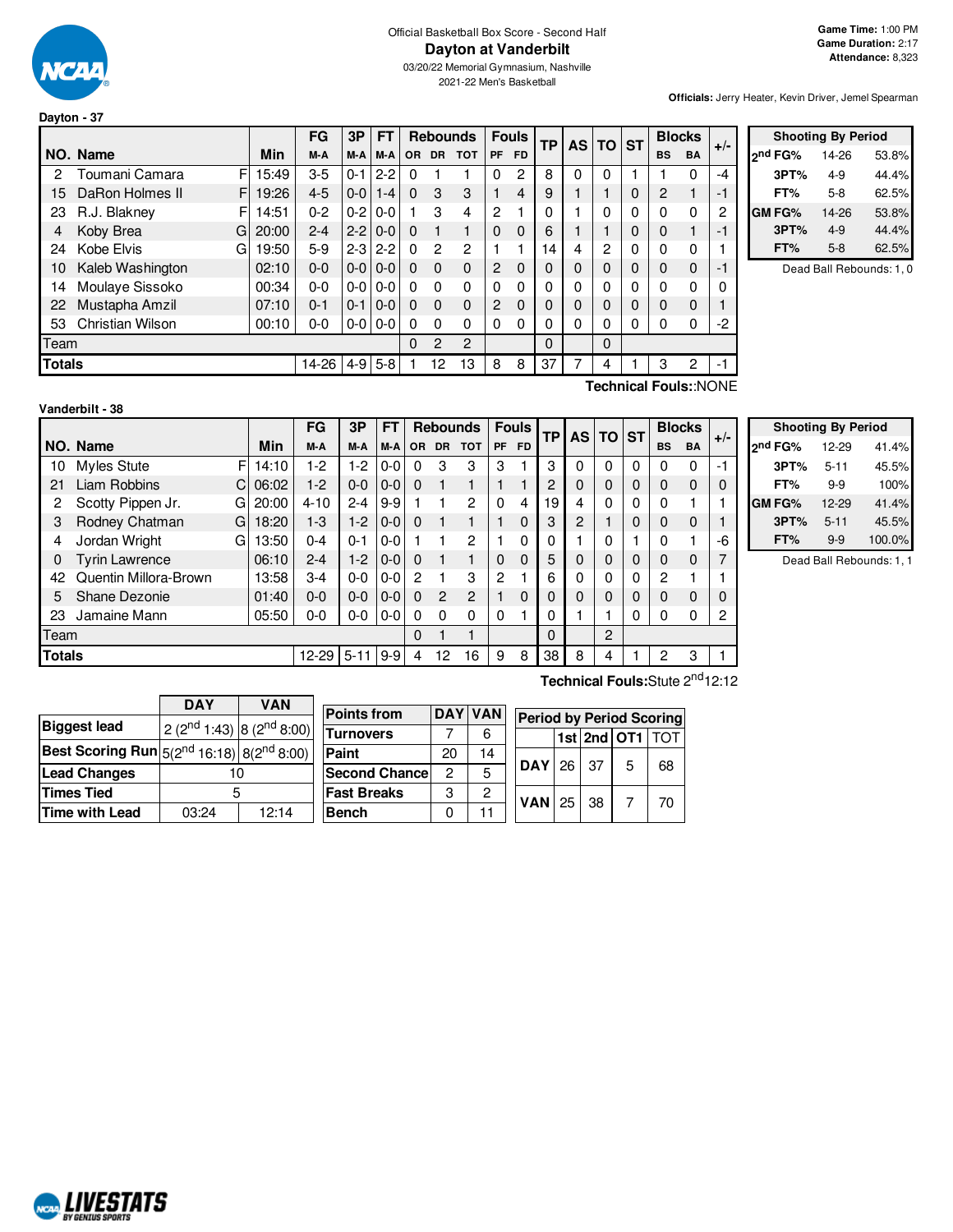

03/20/22 Memorial Gymnasium, Nashville 2021-22 Men's Basketball

**Officials:** Jerry Heater, Kevin Driver, Jemel Spearman

#### **Overtime 1**

| <b>Quarter Starters:</b> |                                                                                                  |             |                |                |                                        |                                                               |
|--------------------------|--------------------------------------------------------------------------------------------------|-------------|----------------|----------------|----------------------------------------|---------------------------------------------------------------|
| <b>VAN</b>               | 2 Pippen Jr. S                                                                                   | 3 Chatman R | 4 Wright J     |                | 10 Stute M                             | 42 Millora-Brown Q                                            |
| <b>DAY</b>               | 2 Camara T                                                                                       | 4 Brea K    | 15 Holmes II D |                | 23 Blakney R                           | 24 Elvis K                                                    |
| <b>Game Time</b>         | <b>VAN</b>                                                                                       |             | <b>Score</b>   | <b>Diff</b>    |                                        | <b>DAY</b>                                                    |
| 05:00                    | 42 MILLORA-BROWN Q jumpball lost                                                                 |             |                |                | 15 HOLMES II D jumpball won            |                                                               |
| 04:42                    |                                                                                                  |             |                |                |                                        | 4 BREA K 2pt FG outside the paint, step back jump shot missed |
| 04:40                    | 4 WRIGHT J defensive rebound (5)                                                                 |             |                |                |                                        |                                                               |
| 04:30                    | 2 PIPPEN JR. S foul drawn (8)                                                                    |             |                |                | 2 CAMARA T foul shooting (3 - 9)       |                                                               |
| 04:30                    | 2 PIPPEN JR. S free throw 1 - 2 made (31)                                                        |             | 64-63          | $\mathbf{1}$   |                                        |                                                               |
| 04:30                    | 2 PIPPEN JR. S free throw 2 - 2 made (32)                                                        |             | 65-63          | $\overline{2}$ |                                        |                                                               |
| 04:16                    |                                                                                                  |             |                |                |                                        | 24 ELVIS K 2pt FG in the paint, driving layup missed          |
| 04:14                    | 42 MILLORA-BROWN Q defensive rebound (6)                                                         |             |                |                |                                        |                                                               |
| 03:47                    | 10 STUTE M 2pt FG outside the paint, jump shot missed                                            |             |                |                |                                        |                                                               |
| 03:45                    |                                                                                                  |             |                |                | 2 CAMARA T defensive rebound (4)       |                                                               |
| 03:36                    | 4 WRIGHT J foul shooting (4 - 10)                                                                |             |                |                | 2 CAMARA T foul drawn (5)              |                                                               |
| 03:36                    |                                                                                                  |             |                |                | 2 CAMARA T free throw 1 - 2 missed     |                                                               |
| 03:36                    |                                                                                                  |             |                |                | offensive dead ball rebound (4)        |                                                               |
| 03:36                    |                                                                                                  |             | 65-64          | $\mathbf{1}$   | 2 CAMARA T free throw 2 - 2 made (9)   |                                                               |
| 03:18                    | 4 WRIGHT J 3pt FG, jump shot made (5)                                                            |             | 68-64          | 4              |                                        |                                                               |
| 03:18                    | 3 CHATMAN R assist (3)                                                                           |             |                |                |                                        |                                                               |
| 02:54                    | jump ball situation                                                                              |             |                |                |                                        |                                                               |
| 02:54                    | 2 PIPPEN JR. S steal (2)                                                                         |             |                |                | 15 HOLMES II D turnover lost ball (3)  |                                                               |
| 02:26                    | 2 PIPPEN JR. S 3pt FG from turnover, jump shot missed                                            |             |                |                |                                        |                                                               |
| 02:23                    | 4 WRIGHT J offensive rebound (6)                                                                 |             |                |                |                                        |                                                               |
| 02:06                    | 2 PIPPEN JR. S 2pt FG from turnover second chance outside<br>the paint, pull up jump shot missed |             |                |                |                                        |                                                               |
| 02:03                    | 2 PIPPEN JR. S offensive rebound (4)                                                             |             |                |                |                                        |                                                               |
| 02:03                    | 2 PIPPEN JR. S foul drawn (9)                                                                    |             |                |                | 15 HOLMES II D foul personal (2 - 10)  |                                                               |
| 02:03                    | 2 PIPPEN JR. S free throw 1 - 2 missed                                                           |             |                |                |                                        |                                                               |
| 02:03                    | offensive dead ball rebound (4)                                                                  |             |                |                |                                        |                                                               |
| 02:03                    | 2 PIPPEN JR. S free throw 2 - 2 missed                                                           |             |                |                |                                        |                                                               |
| 02:02                    |                                                                                                  |             |                |                | 2 CAMARA T defensive rebound (5)       |                                                               |
| 01:52                    |                                                                                                  |             |                |                |                                        | 24 ELVIS K 2pt FG in the paint, jump shot missed              |
| 01:49                    |                                                                                                  |             |                |                | 23 BLAKNEY R offensive rebound (5)     |                                                               |
| 01:49                    | 42 MILLORA-BROWN Q foul shooting (5 - 11)                                                        |             |                |                | 23 BLAKNEY R foul drawn (2)            |                                                               |
| 01:49                    | 42 MILLORA-BROWN Q substitution out                                                              |             |                |                |                                        |                                                               |
| 01:49                    | 21 ROBBINS L substitution in                                                                     |             |                |                |                                        |                                                               |
| 01:49                    |                                                                                                  |             | 68-65          | 3              | 23 BLAKNEY R free throw 1 - 2 made (1) |                                                               |
| 01:49                    |                                                                                                  |             | 68-66          | $\overline{2}$ | 23 BLAKNEY R free throw 2 - 2 made (2) |                                                               |
| 01:22                    | 3 CHATMAN R 2pt FG outside the paint, pull up jump shot<br>missed                                |             |                |                |                                        |                                                               |
| 01:20                    |                                                                                                  |             |                |                | 2 CAMARA T defensive rebound (6)       |                                                               |
| 01:20                    | 2 PIPPEN JR. S foul personal (2 - 12)                                                            |             |                |                | 2 CAMARA T foul drawn (6)              |                                                               |
| 01:20                    |                                                                                                  |             | 68-67          | $\blacksquare$ | 2 CAMARA T free throw 1 - 2 made (10)  |                                                               |
| 01:20                    |                                                                                                  |             | 68-68          | 0              | 2 CAMARA T free throw 2 - 2 made (11)  |                                                               |
| 01:20                    |                                                                                                  |             |                |                | Timeout 30 Sec                         |                                                               |
| 01:20                    |                                                                                                  |             |                | Timeout media  |                                        |                                                               |

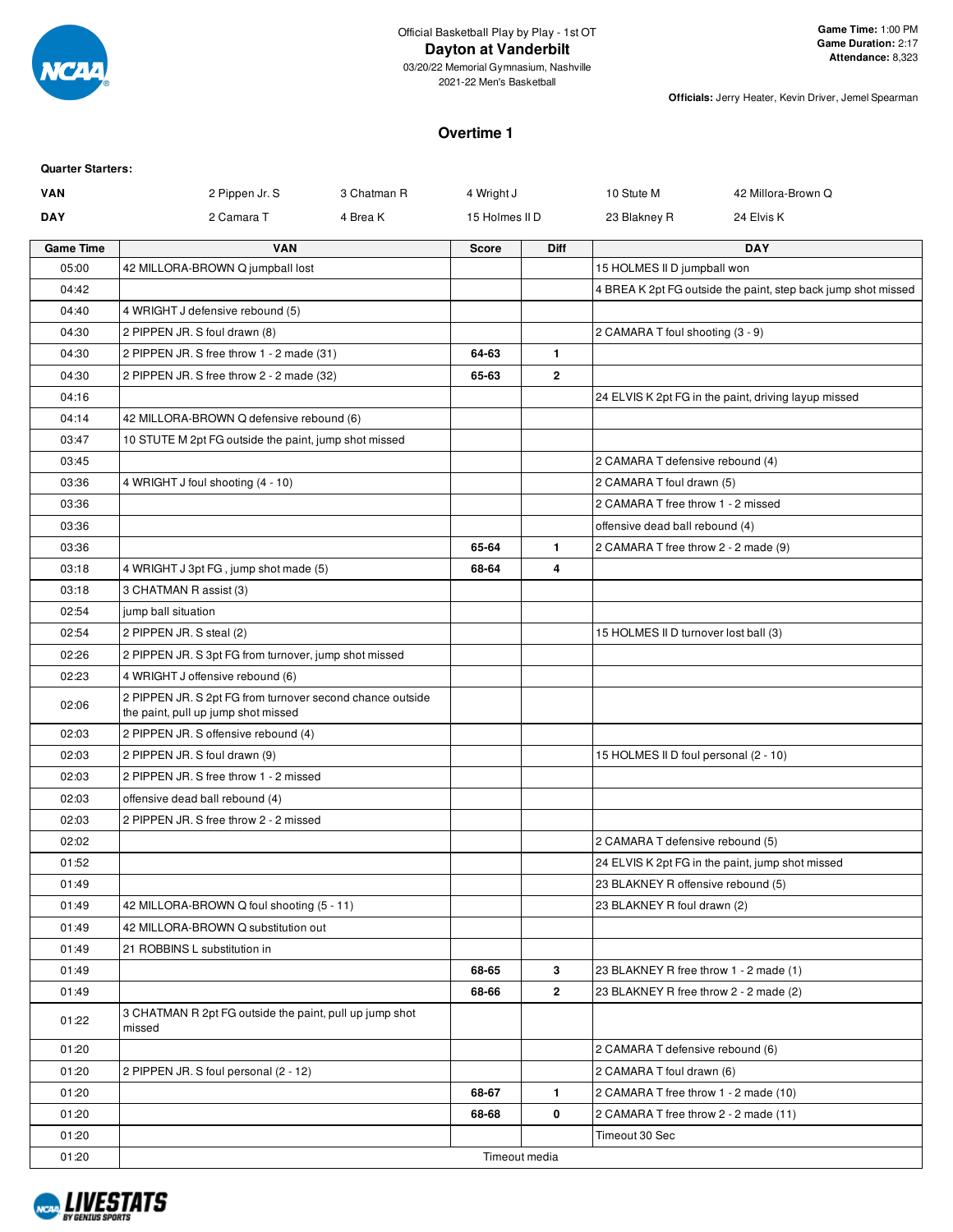

03/20/22 Memorial Gymnasium, Nashville 2021-22 Men's Basketball

| <b>Game Time</b> | <b>VAN</b>                                                              | <b>Score</b>         | Diff         | <b>DAY</b>                                    |  |  |  |  |  |  |  |  |  |
|------------------|-------------------------------------------------------------------------|----------------------|--------------|-----------------------------------------------|--|--|--|--|--|--|--|--|--|
| 00:53            | 2 PIPPEN JR. S 2pt FG outside the paint, step back jump shot<br>missed  |                      |              |                                               |  |  |  |  |  |  |  |  |  |
| 00:50            | 21 ROBBINS L offensive rebound (4)                                      |                      |              |                                               |  |  |  |  |  |  |  |  |  |
| 00:39            | 4 WRIGHT J 2pt FG second chance in the paint, layup missed              |                      |              |                                               |  |  |  |  |  |  |  |  |  |
| 00:34            | 21 ROBBINS L offensive rebound (5)                                      |                      |              |                                               |  |  |  |  |  |  |  |  |  |
| 00:33            | 21 ROBBINS L 2pt FG second chance in the paint, hook shot<br>made $(4)$ | 70-68                | $\mathbf{2}$ |                                               |  |  |  |  |  |  |  |  |  |
| 00:20            | 2 PIPPEN JR. S steal (3)                                                |                      |              | 24 ELVIS K turnover bad pass (5)              |  |  |  |  |  |  |  |  |  |
| 00:12            | 3 CHATMAN R foul drawn (1)                                              |                      |              | 2 CAMARA T foul personal (4 - 11)             |  |  |  |  |  |  |  |  |  |
| 00:12            | 3 CHATMAN R free throw 1 - 2 missed                                     |                      |              |                                               |  |  |  |  |  |  |  |  |  |
| 00:12            | offensive dead ball rebound (5)                                         |                      |              |                                               |  |  |  |  |  |  |  |  |  |
| 00:12            | 3 CHATMAN R free throw 2 - 2 missed                                     |                      |              |                                               |  |  |  |  |  |  |  |  |  |
| 00:11            |                                                                         |                      |              | 15 HOLMES II D defensive rebound (8)          |  |  |  |  |  |  |  |  |  |
| 00:07            |                                                                         |                      |              | Timeout 60 Sec                                |  |  |  |  |  |  |  |  |  |
| 00:02            |                                                                         |                      |              | 24 ELVIS K 2pt FG in the paint, layup blocked |  |  |  |  |  |  |  |  |  |
| 00:02            | 21 ROBBINS L block (2)                                                  |                      |              |                                               |  |  |  |  |  |  |  |  |  |
| 00:00            | defensive rebound (37)                                                  |                      |              |                                               |  |  |  |  |  |  |  |  |  |
|                  |                                                                         | <b>END OF GAME</b>   |              |                                               |  |  |  |  |  |  |  |  |  |
|                  |                                                                         | <b>VAN 70-68 DAY</b> |              |                                               |  |  |  |  |  |  |  |  |  |

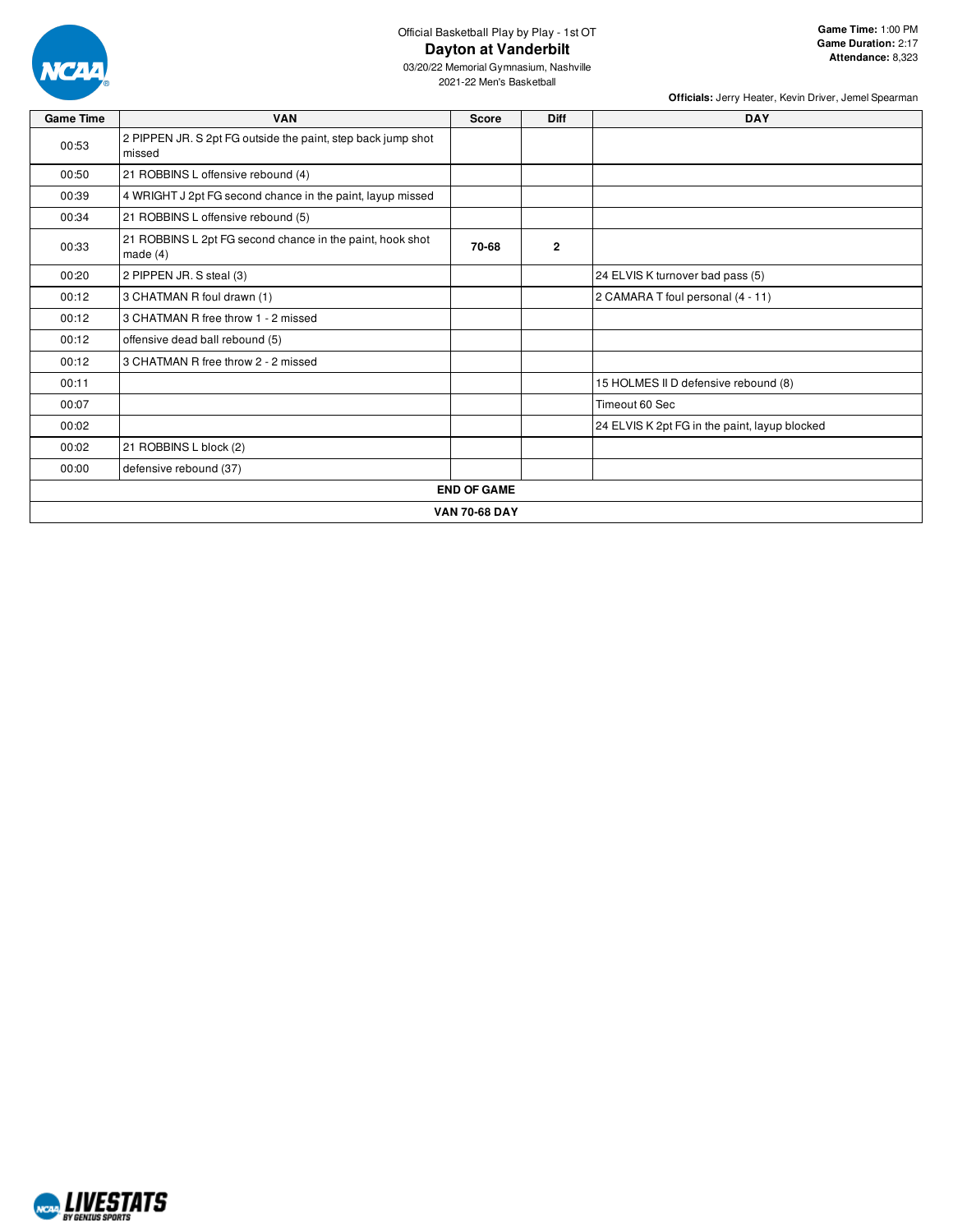

03/20/22 Memorial Gymnasium, Nashville 2021-22 Men's Basketball

**Officials:** Jerry Heater, Kevin Driver, Jemel Spearman

| Dayton - 5    |                  |            |           |               |                     |           |           |                 |    |              |    |          |                       |             |               |           |       |                           |         |                          |
|---------------|------------------|------------|-----------|---------------|---------------------|-----------|-----------|-----------------|----|--------------|----|----------|-----------------------|-------------|---------------|-----------|-------|---------------------------|---------|--------------------------|
|               |                  |            | <b>FG</b> | 3P            | FT                  |           |           | <b>Rebounds</b> |    | <b>Fouls</b> | TP |          | AS   TO   ST          |             | <b>Blocks</b> |           |       | <b>Shooting By Period</b> |         |                          |
|               | NO. Name         | Min        | M-A       | M-A           | M-A                 | <b>OR</b> | <b>DR</b> | <b>TOT</b>      | PF | <b>FD</b>    |    |          |                       |             | <b>BS</b>     | <b>BA</b> | $+/-$ | :OT FG%                   | $0 - 4$ | 0.0%                     |
|               | Toumani Camara   | 05:00      | $0-0$     |               | $0-0$ 3-4           | 0         | 3         | 3               | 2  | 2            | 3  |          | $\Omega$              | $\Omega$    |               |           | -2    | 3PT%                      | $0-0$   | 0.0%                     |
| 15            | DaRon Holmes II  | F<br>05:00 |           |               | $0 - 0 0 - 0 0 - 0$ |           |           |                 |    | 0            | 0  | $\Omega$ |                       | 0           | $\Omega$      | $\Omega$  | -2    | FT%                       | $5-6$   | 83.3%                    |
| 23            | R.J. Blakney     | 05:00<br>F |           | $0 - 0 0 - 0$ | $2 - 2$             |           | 0         |                 |    |              | 2  | $\Omega$ | $\Omega$              | $\Omega$    | 0             | 0         | $-2$  | <b>GM FG%</b>             | $0 - 4$ | 0.0%                     |
| 4             | Koby Brea<br>G   | 05:00      | $0 - 1$   | $0-0$         | $0-0$               | 0         | 0         | $\Omega$        | 0  | 0            |    | $\Omega$ | $\Omega$              | $\mathbf 0$ | $\Omega$      | $\Omega$  | $-2$  | 3PT%                      | $0-0$   | 0.0%                     |
| 24            | Kobe Elvis<br>GI | 05:00      |           |               | $0-3$   0-0   0-0   | 0         | 0         | 0               |    | 0            | 0  | 0        |                       | $\Omega$    |               |           | -2    | FT%                       | $5-6$   | 83.3%                    |
|               | Team             |            |           |               |                     |           |           | $\Omega$        |    |              | 0  |          | $\Omega$              |             |               |           |       |                           |         | Dead Ball Rebounds: 1, 0 |
| <b>Totals</b> |                  |            |           |               | $0-4$ 0-0 5-6       |           | 4         | 5               | З  | 3            | 5  |          | 2                     | 0           |               |           | -2    |                           |         |                          |
|               |                  |            |           |               |                     |           |           |                 |    |              |    |          | Technical Fouls::NONE |             |               |           |       |                           |         |                          |

#### **Vanderbilt - 7**

|      |                         |       | <b>FG</b> | 3P      | FT            |           |           | <b>Rebounds</b> |          | <b>Fouls</b> | ТP       | <b>AS</b> | TO       | <b>ST</b> |           | <b>Blocks</b> | $+/-$          |
|------|-------------------------|-------|-----------|---------|---------------|-----------|-----------|-----------------|----------|--------------|----------|-----------|----------|-----------|-----------|---------------|----------------|
|      | NO. Name                | Min   | M-A       | M-A     | M-A           | <b>OR</b> | <b>DR</b> | <b>TOT</b>      | PF       | <b>FD</b>    |          |           |          |           | <b>BS</b> | <b>BA</b>     |                |
| 10   | Myles Stute<br>FI       | 05:00 | $0 - 1$   | $0-0$   | $0-0$         | 0         | 0         | 0               | 0        | 0            | 0        | 0         | 0        | 0         | O         | 0             | 2              |
| 21   | Liam Robbins            | 01:49 | $1 - 1$   | $0 - 0$ | $ 0-0 $       | 2         | $\Omega$  | 2               | $\Omega$ | 0            | 2        | 0         | $\Omega$ | 0         |           | 0             | $-2$           |
| 2    | Scotty Pippen Jr.<br>GI | 05:00 | $0-3$     | $0 - 1$ | $12-4$        |           | 0         |                 |          | 2            | 2        | 0         | 0        | 2         | 0         | 0             | 2              |
| 3    | Rodney Chatman<br>GI    | 05:00 | $0 - 1$   | $0 - 0$ | $10-2$        | 0         | $\Omega$  | 0               | 0        |              | 0        |           | 0        | 0         | O         | $\mathbf 0$   | $\overline{2}$ |
| 4    | Jordan Wright<br>GI     | 05:00 | $1-2$     | $1 - 1$ | $0-0$         |           |           | 2               |          | 0            | 3        | 0         | 0        | 0         |           | 0             | $\overline{c}$ |
| 42   | Quentin Millora-Brown   | 03:11 | $0-0$     |         | $0 - 0 0 - 0$ | 0         |           |                 |          | 0            | 0        | 0         | 0        | 0         |           | 0             | 4              |
| Team |                         |       |           |         |               | 0         |           |                 |          |              | $\Omega$ |           | 0        |           |           |               |                |
|      | <b>Totals</b>           |       |           | $1-2$   | $2 - 6$       | 4         | 3         |                 | 3        | 3            |          |           | 0        | 2         |           | 0             | $\overline{2}$ |

**Shooting By Period :OT FG%** 2-8 25.0% **3PT%** 1-2 50.0% **FT%** 2-6 33.3% **GM FG%** 2-8 25.0% **3PT%** 1-2 50.0% **FT%** 2-6 33.3%

Dead Ball Rebounds: 2, 0

|                                                                             | <b>DAY</b> | <b>VAN</b>                                        |  |
|-----------------------------------------------------------------------------|------------|---------------------------------------------------|--|
| <b>Biggest lead</b>                                                         |            | 0 (1st 20:00) $\left  4 \right. (1^{st}$ OT 3:18) |  |
| <b>Best Scoring Run</b> $ 4(1^{\text{st OT}}1:20) 3(1^{\text{st OT}}3:18) $ |            |                                                   |  |
| <b>Lead Changes</b>                                                         |            |                                                   |  |
| <b>Times Tied</b>                                                           |            |                                                   |  |
| <b>Time with Lead</b>                                                       | 00:00      | 03:44                                             |  |

| <b>Points from</b>    |   | DAY VAN        | e |
|-----------------------|---|----------------|---|
| <b>Turnovers</b>      | 0 | 0              |   |
| Paint                 | 0 | 2              |   |
| <b>Second Chancel</b> | 2 | $\overline{2}$ |   |
| <b>Fast Breaks</b>    | 0 | 0              | 7 |
| <b>Bench</b>          | 0 | ი              |   |

**Technical Fouls:**:NONE

| <b>Period by Period Scoring</b> |     |                 |    |
|---------------------------------|-----|-----------------|----|
|                                 |     | 1st 2nd OT1 TOT |    |
| $DAY$ 26                        | -37 | 5               | 68 |
| $VAN$ 25                        | 38  |                 | 70 |

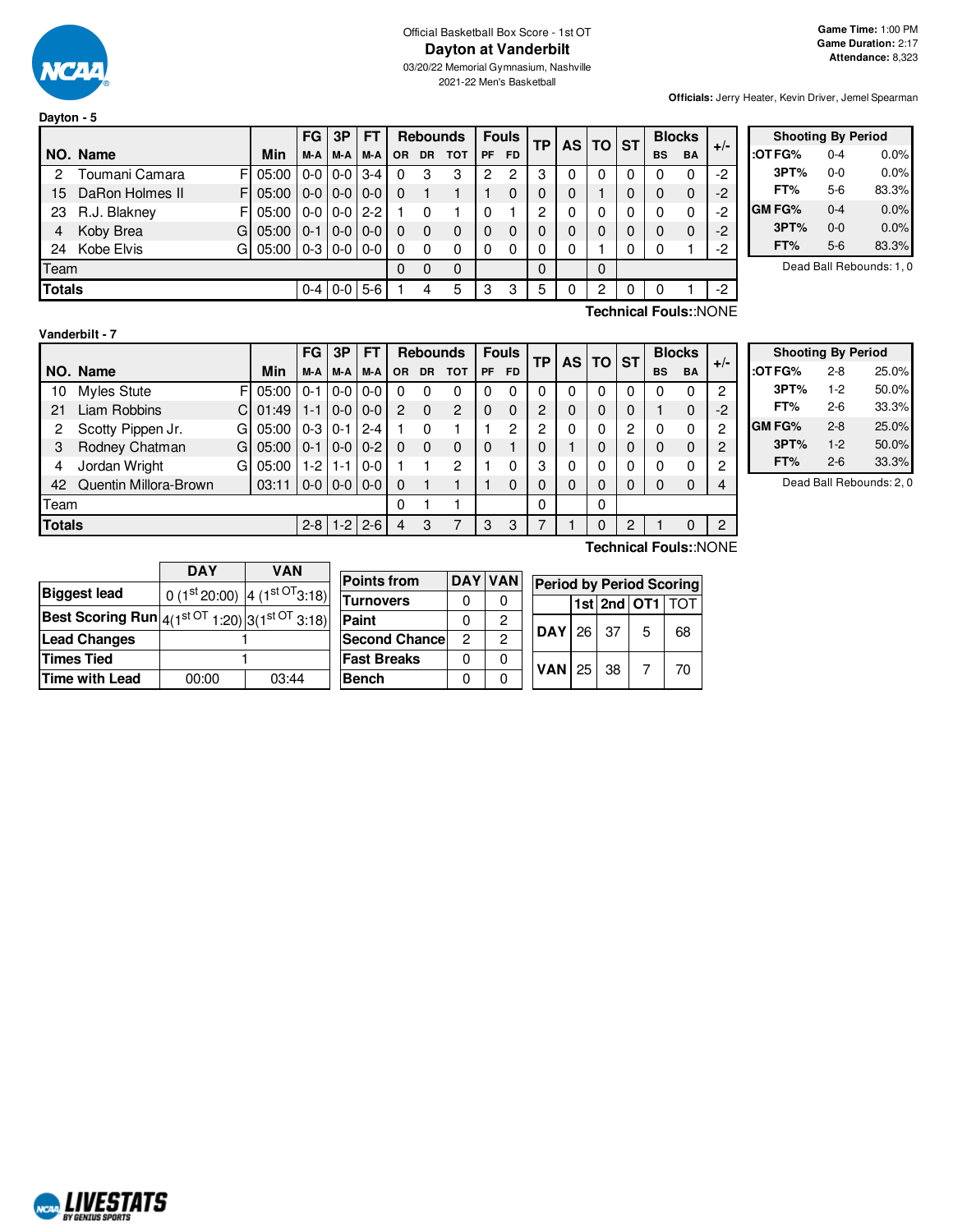

**Officials:** Jerry Heater, Kevin Driver, Jemel Spearman







{ Players => All; } FG Types => All; Results => All;

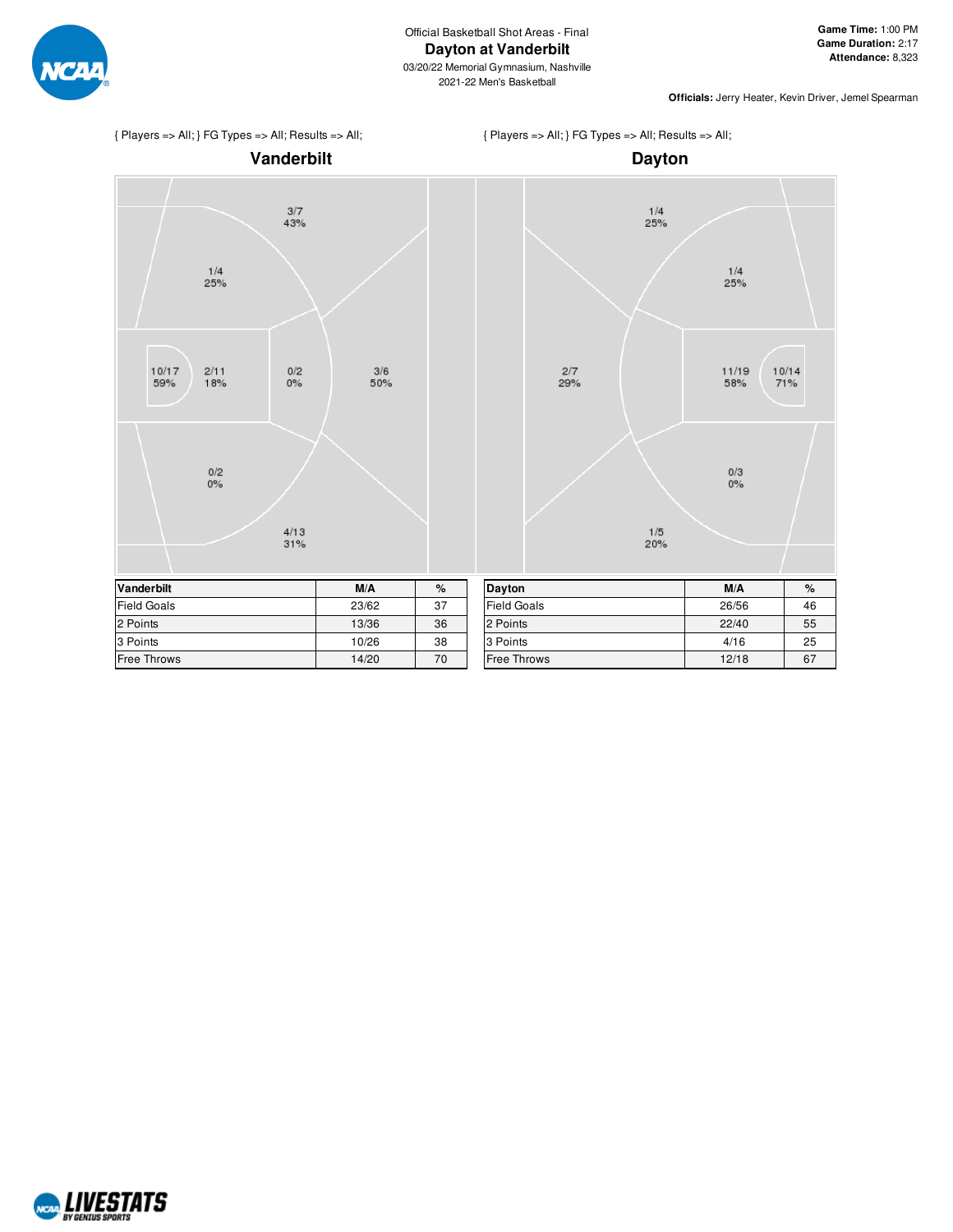

2021-22 Men's Basketball

#### **Dayton**

**Officials:** Jerry Heater, Kevin Driver, Jemel Spearman

| <b>No</b>      | Name             | <b>Mins</b> |       |           | <b>Points Diff</b><br><b>Score</b> |                 | Points per Min |      |       | <b>Assists</b> |     | <b>Rebounds</b> |     | <b>Steals</b>  |     |    | <b>Turnovers</b> |
|----------------|------------------|-------------|-------|-----------|------------------------------------|-----------------|----------------|------|-------|----------------|-----|-----------------|-----|----------------|-----|----|------------------|
|                |                  | On          | Off   | On        | Off                                | On              | Off            | On   | Off   | On             | Off | On              | Off | On             | Off | On | Off              |
| $\overline{c}$ | Toumani Camara   | 29:00       | 6:00  | $37 - 51$ | $31 - 19$                          | $-14$           | 12             | .28  | 94. ا | 6              | -1  | 23              | 12  | $\overline{c}$ |     | 8  | 5                |
| 4              | Koby Brea        | 45:00       | 00:00 | $68 - 70$ | $0 - 0$                            | $-2$            | $\Omega$       | 1.51 | 0.00  | 9              |     | 35              | 0   | $\overline{2}$ |     | 13 | 0                |
| 10             | Kaleb Washington | 15:45       | 29:15 | $26 - 23$ | $42 - 47$                          | 3               | -5             | 1.65 | 1.44  | 2              |     | 13              | 22  |                |     |    | 8                |
| 14             | Moulaye Sissoko  | 06:04       | 38:56 | $12 - 7$  | $56 - 63$                          | 5               | $-7$           | 98.  | 1.44  | 0              |     | 4               | 31  | $\Omega$       | 2   | C  | 11               |
| 15             | DaRon Holmes II  | 38:56       | 06:04 | $56 - 63$ | $12 - 7$                           | $-7$            | 5              | .44  | .98   | 9              |     | 31              |     | $\overline{c}$ |     |    | 2                |
| 22             | Mustapha Amzil   | 18:59       | 26:01 | $31 - 21$ | $37 - 49$                          | 10 <sup>1</sup> | $-12$          | 1.63 | 1.42  | 3              | 6   | 15              | 20  |                |     |    | 6                |
| 23             | R.J. Blakney     | 26:16       | 8:44  | $42 - 45$ | $26 - 25$                          | -3              |                | .60  | .39   |                |     | 19              | 16  |                |     | 6  |                  |
| 24             | Kobe Elvis       | 41:07       | 03:53 | $62 - 61$ | $6 - 9$                            |                 | $-3$           | 1.51 | 1.55  | 9              |     | 33              | 2   |                |     | 13 | $\Omega$         |
| 53             | Christian Wilson | 03:53       | 41:07 | $6 - 9$   | $62 - 61$                          | -3              |                | .55  | 1.51  | 0              |     | $\overline{2}$  | 33  |                |     |    | 13               |

#### **Vanderbilt**

| <b>No</b>      | <b>Name</b>           | <b>Mins</b> |       |           | <b>Points Diff</b><br>Score<br>Points per Min |       |       |      |      |    | <b>Assists</b> |    |     | <b>Rebounds</b> |                | <b>Steals</b> |               | <b>Turnovers</b> |
|----------------|-----------------------|-------------|-------|-----------|-----------------------------------------------|-------|-------|------|------|----|----------------|----|-----|-----------------|----------------|---------------|---------------|------------------|
|                |                       | On          | Off   | On        | <b>Off</b>                                    | On    | Off   | On   | Off  | On | Off            | On | Off | On              | Off            | On            | Off           |                  |
| 0              | <b>Tyrin Lawrence</b> | 13:19       | 31:41 | $28 - 12$ | $42 - 56$                                     | 16    | $-14$ | 2.10 | l 33 | 5  |                | 12 | 25  |                 |                |               | 8             |                  |
| $\overline{2}$ | Scotty Pippen Jr.     | 43:15       | 01:45 | $69 - 68$ | $-0$                                          |       |       | .60  | 0.57 | 12 | $\Omega$       | 35 |     | $\mathbf b$     |                | 9             |               |                  |
| 3              | Rodney Chatman        | 40:34       | 04:26 | $61 - 64$ | $9 - 4$                                       | -3    |       | .50  | 2.03 | 12 | $\Omega$       | 33 |     |                 |                | 8             |               |                  |
| $\overline{4}$ | Jordan Wright         | 30:18       | 14:42 | $46 - 50$ | $24 - 18$                                     | $-4$  | 6     | .52  | 1.63 |    | 5              | 26 |     |                 |                | 8             |               |                  |
| 5              | Shane Dezonie         | 07:34       | 37:26 | $6 - 10$  | 64 - 58                                       | -4    | 6     | 0.79 | 1.71 | U  | 12             |    | 32  |                 | 5              |               | 8             |                  |
| 10             | <b>Myles Stute</b>    | 32:08       | 12:52 | $55 - 52$ | $15 - 16$                                     | 3     | - 1   | 1.71 | 1.17 | 10 | $\overline{2}$ | 30 |     |                 | 2              |               | $\mathcal{P}$ |                  |
| 21             | Liam Robbins          | 20:32       | 24:28 | 15 - 34   | $55 - 34$                                     | $-19$ | 21    | 0.73 | 2.25 | 2  | 10             | 14 | 23  |                 | 3              |               |               |                  |
| 23             | Jamaine Mann          | 15:30       | 29:30 | $20 - 18$ | $50 - 50$                                     | 2     |       | 1.29 | 1.69 | 3  | 9              |    | 28  | $\overline{2}$  | $\overline{4}$ | 2             |               |                  |
| 42             | Quentin Millora-Brown | 21:50       | 23:10 | $50 - 32$ | $20 - 36$                                     | 18    | $-16$ | 2.29 | 0.86 | 9  | 3              | 21 | 16  |                 | 3              |               |               |                  |

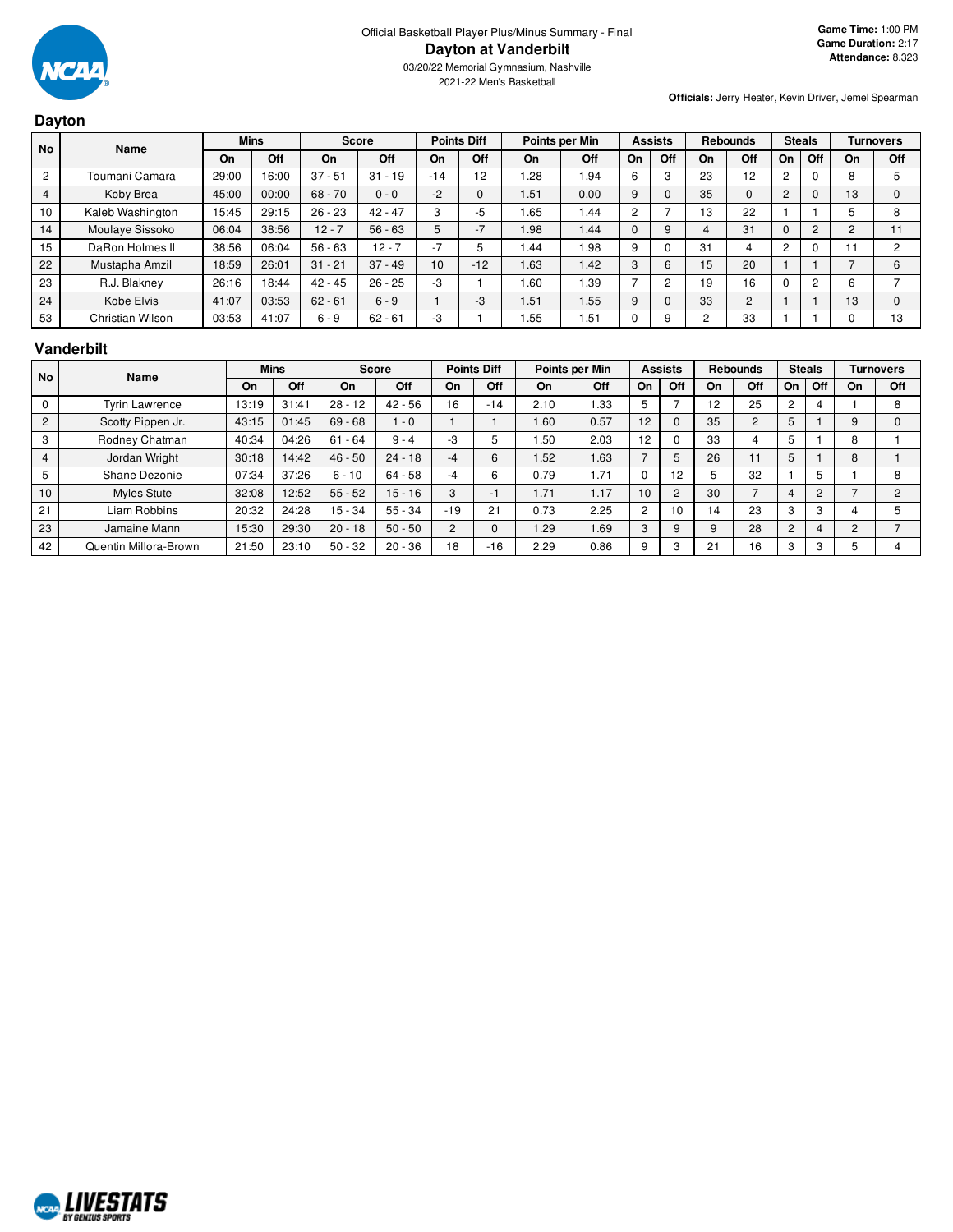

03/20/22 Memorial Gymnasium, Nashville 2021-22 Men's Basketball

**Officials:** Jerry Heater, Kevin Driver, Jemel Spearman

### Players => AllFG Types=>AllResults=>All **Dayton**







 $Dayton$ 

2 Points



| Dayton             | M/A   | $\%$ |   |
|--------------------|-------|------|---|
| <b>Field Goals</b> | 26/56 | 46   | г |
| 2 Points           | 22/40 | 55   |   |

3 Points 25 Free Throws 12/18 67

| <b>Dayton</b>            | M/A          | %   |
|--------------------------|--------------|-----|
| Points in the Paint      | 42 (21 / 33) | 64  |
| <b>Fast Break Points</b> | 3(2/2)       | 100 |
| ISecond Chance Points    | 6(4/6)       | 67  |
| <b>Effective FG%</b>     | 50           |     |

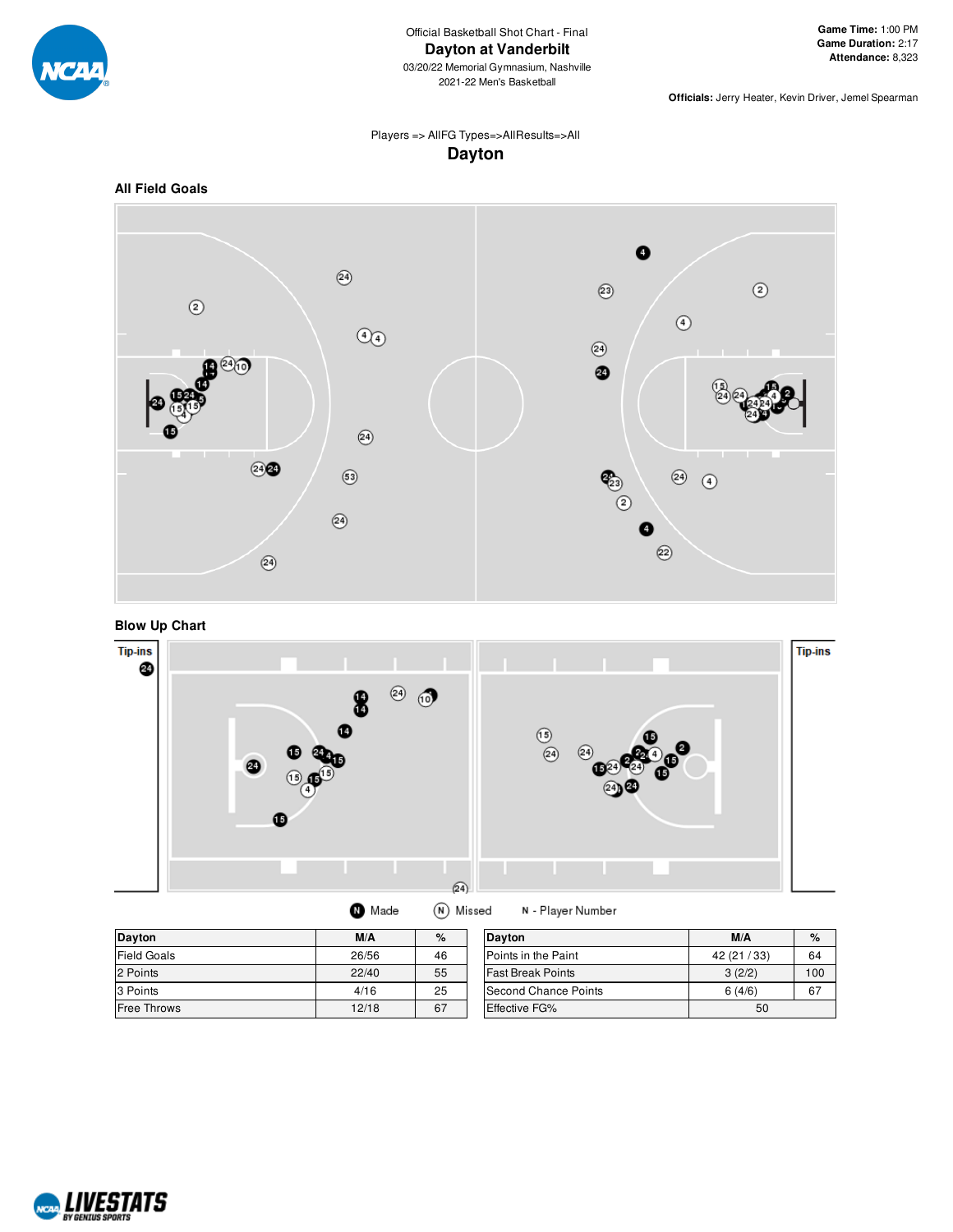

# Official Basketball Shot Chart - Final **Dayton at Vanderbilt**

03/20/22 Memorial Gymnasium, Nashville 2021-22 Men's Basketball

**Officials:** Jerry Heater, Kevin Driver, Jemel Spearman

#### Players => AllFG Types=>AllResults=>All **Vanderbilt**







| $\blacksquare$ Made | (N) Missed | N - Player Number |
|---------------------|------------|-------------------|
|---------------------|------------|-------------------|

| <b>Vanderbilt</b>  | M/A   | %  | Vanderbilt           | M/A        | $\%$ |
|--------------------|-------|----|----------------------|------------|------|
| <b>Field Goals</b> | 23/62 | 37 | Points in the Paint  | 24 (12/28) | 43   |
| 2 Points           | 13/36 | 36 | Fast Break Points    | 2(1/1)     | 100  |
| 3 Points           | 10/26 | 38 | Second Chance Points | 9(7/15)    | 47   |
| <b>Free Throws</b> | 14/20 | 70 | <b>Effective FG%</b> | 45         |      |

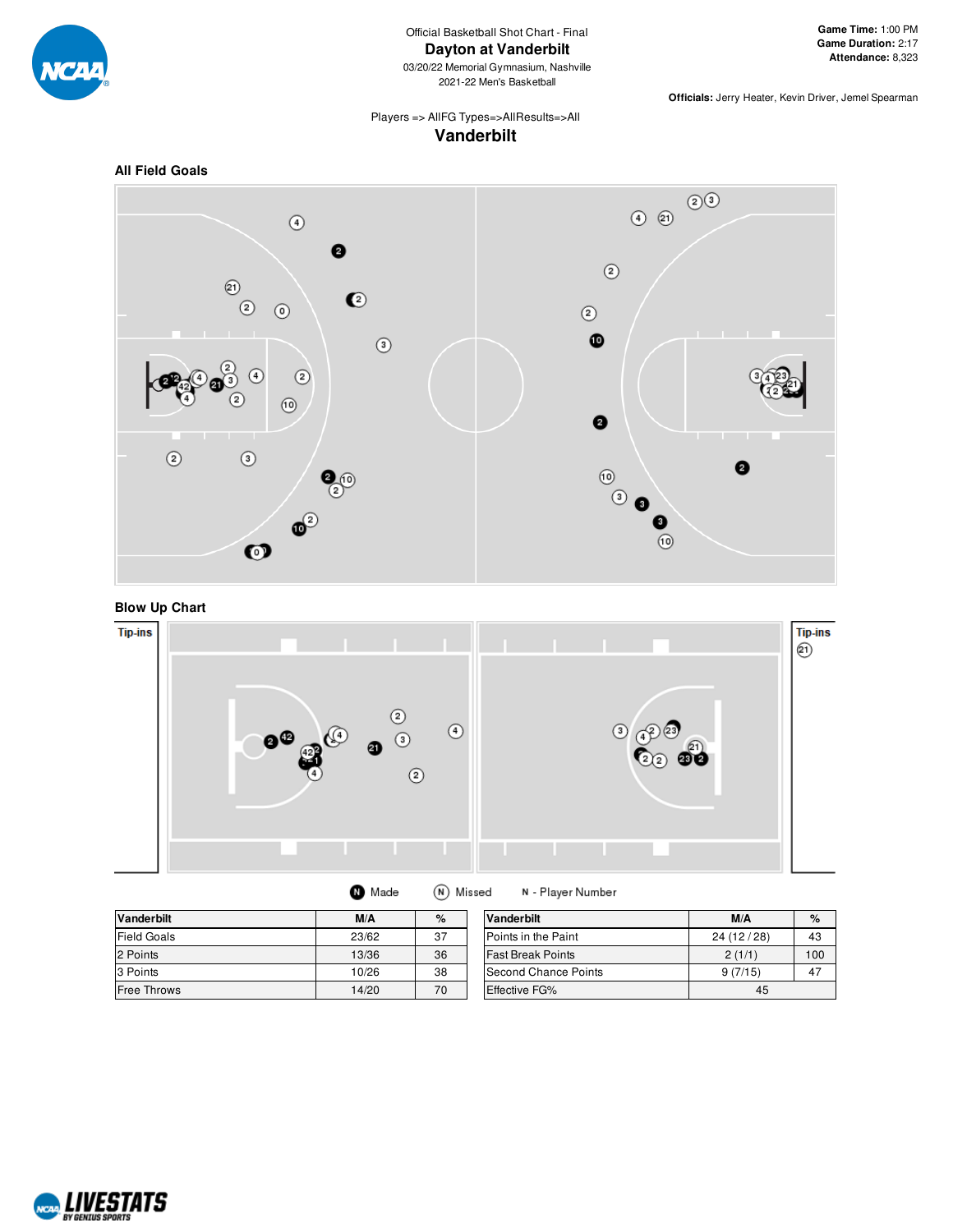

03/20/22 Memorial Gymnasium, Nashville 2021-22 Men's Basketball

| <b>Dayton</b>                                                           |                      |            |                 |             |                  |              |                      |                |              |          |                        |            |
|-------------------------------------------------------------------------|----------------------|------------|-----------------|-------------|------------------|--------------|----------------------|----------------|--------------|----------|------------------------|------------|
| Lineup                                                                  | Quarter<br><b>On</b> | Time<br>On | Quarter<br>Off  | Time<br>Off | Time on<br>Court | <b>Score</b> | Score<br><b>Diff</b> |                |              |          | <b>RebiStilToviAss</b> | <b>PPP</b> |
| 2- Camara T/4- Brea K/15- Holmes II D/23- Blakney R/24- Elvis K/        | 1                    | 20:00      | $\mathbf{1}$    | 16:23       | 03:37            | $6 - 5$      |                      | 3              | $\mathbf 0$  |          |                        | 0.9317     |
| 2- Camara T/4- Brea K/10- Washington K/15- Holmes II D/53- Wilson       |                      | 16:23      | -1              | 14:37       | 01:46            | $0 - 5$      | $-5$                 |                |              | $\Omega$ | $\mathbf 0$            | 0.0000     |
| 4- Brea K/ 10- Washington K/ 15- Holmes II D/ 22- Amzil M/ 24- Elvis K/ | $\mathbf{1}$         | 14:37      | $\mathbf{1}$    | 14:02       | 00:35            | $0 - 1$      | $-1$                 | $\mathbf 0$    | $\mathbf 0$  |          | $\mathbf 0$            | 0.0000     |
| 4- Brea K/10- Washington K/14- Sissoko M/22- Amzil M/24- Elvis K/       | $\mathbf{1}$         | 14:02      | $\mathbf{1}$    | 12:54       | 01:08            | $2 - 3$      | $-1$                 | $\Omega$       | $\mathbf{0}$ |          | $\Omega$               | 1.0000     |
| 2- Camara T/4- Brea K/15- Holmes II D/23- Blakney R/24- Elvis K/        | 1                    | 12:54      | $\mathbf{1}$    | 10:06       | 02:48            | $0 - 4$      | $-4$                 | $\overline{2}$ | $\Omega$     |          | $\Omega$               | 0.0000     |
| 4- Brea K/ 10- Washington K/ 15- Holmes II D/ 22- Amzil M/ 24- Elvis K/ | $\mathbf{1}$         | 10:06      | $\mathbf{1}$    | 07:00       | 03:06            | $8-0$        | 8                    | 6              | $\Omega$     |          |                        | 1.3333     |
| 4- Brea K/10- Washington K/14- Sissoko M/22- Amzil M/24- Elvis K/       | 1                    | 07:00      | $\mathbf{1}$    | 04:35       | 02:25            | $2 - 0$      | $\overline{2}$       | 3              | $\mathbf 0$  |          | $\Omega$               | 0.6667     |
| 4- Brea K/ 10- Washington K/ 14- Sissoko M/ 22- Amzil M/ 53- Wilson     | 1                    | 04:35      |                 | 02:38       | 01:57            | $6 - 2$      | 4                    |                | $\Omega$     | $\Omega$ | $\Omega$               | 1.5464     |
| 4- Brea K/ 10- Washington K/ 15- Holmes II D/ 22- Amzil M/ 24- Elvis K/ | $\mathbf{1}$         | 02:38      | 2               | 20:00       | 02:38            | $2 - 5$      | $-3$                 | $\mathbf{1}$   | $\mathbf 0$  |          | $\Omega$               | 0.5000     |
| 2- Camara T/4- Brea K/15- Holmes II D/23- Blakney R/24- Elvis K/        | $\overline{2}$       | 20:00      | 2               | 13:58       | 06:02            | $8 - 8$      | $\Omega$             | 6              | 0            | $\Omega$ | $\overline{2}$         | 1.1628     |
| 2- Camara T/4- Brea K/10- Washington K/15- Holmes II D/24- Elvis K/     | $\overline{c}$       | 13:58      | 2               | 12:22       | 01:36            | $4 - 5$      | $-1$                 | $\overline{1}$ | $\mathbf 0$  | $\Omega$ |                        | 0000.1     |
| 2- Camara T/4- Brea K/10- Washington K/14- Sissoko M/24- Elvis K/       | $\overline{2}$       | 12:22      | $\overline{2}$  | 12:22       | 00:00            | $0 - 0$      | $\Omega$             | $\Omega$       | $\Omega$     | $\Omega$ | $\Omega$               | 0.0000     |
| 4- Brea K/ 10- Washington K/ 14- Sissoko M/ 22- Amzil M/ 53- Wilson     | $\overline{c}$       | 12:22      | 2               | 12:12       | 00:10            | $0 - 2$      | $-2$                 | $\Omega$       | $\Omega$     | $\Omega$ | $\mathbf 0$            | 0.0000     |
| 4- Brea K/10- Washington K/14- Sissoko M/22- Amzil M/24- Elvis K/       | $\overline{2}$       | 12:12      | $\overline{2}$  | 11:48       | 00:24            | $2 - 0$      | $\overline{2}$       | $\Omega$       | $\Omega$     | $\Omega$ | $\Omega$               | 1.0638     |
| 2- Camara T/ 4- Brea K/ 15- Holmes II D/ 22- Amzil M/ 24- Elvis K/      | $\overline{2}$       | 11:48      | 2               | 08:49       | 02:59            | $0 - 2$      | $-2$                 | 3              |              | 2        | $\Omega$               | 0.0000     |
| 2- Camara T/4- Brea K/15- Holmes II D/23- Blakney R/24- Elvis K/        | $\overline{c}$       | 08:49      | 2               | 08:12       | 00:37            | $0 - 3$      | $-3$                 | $\mathbf 0$    | $\mathbf{0}$ |          | $\Omega$               | 0.0000     |
| 4- Brea K/ 15- Holmes II D/ 22- Amzil M/ 23- Blakney R/ 24- Elvis K/    | $\overline{2}$       | 08:12      | 2               | 04:35       | 03:37            | $9-6$        | 3                    | $\overline{1}$ | $\Omega$     | $\Omega$ | 2                      | 1.8000     |
| 2- Camara T/4- Brea K/15- Holmes II D/23- Blakney R/24- Elvis K/        | $\overline{c}$       | 04:35      | OT <sub>1</sub> | 00:00       | 09:35            | 19-19        | $\Omega$             | $\overline{7}$ | $\mathbf 0$  | 3        | 2                      | 1.1585     |

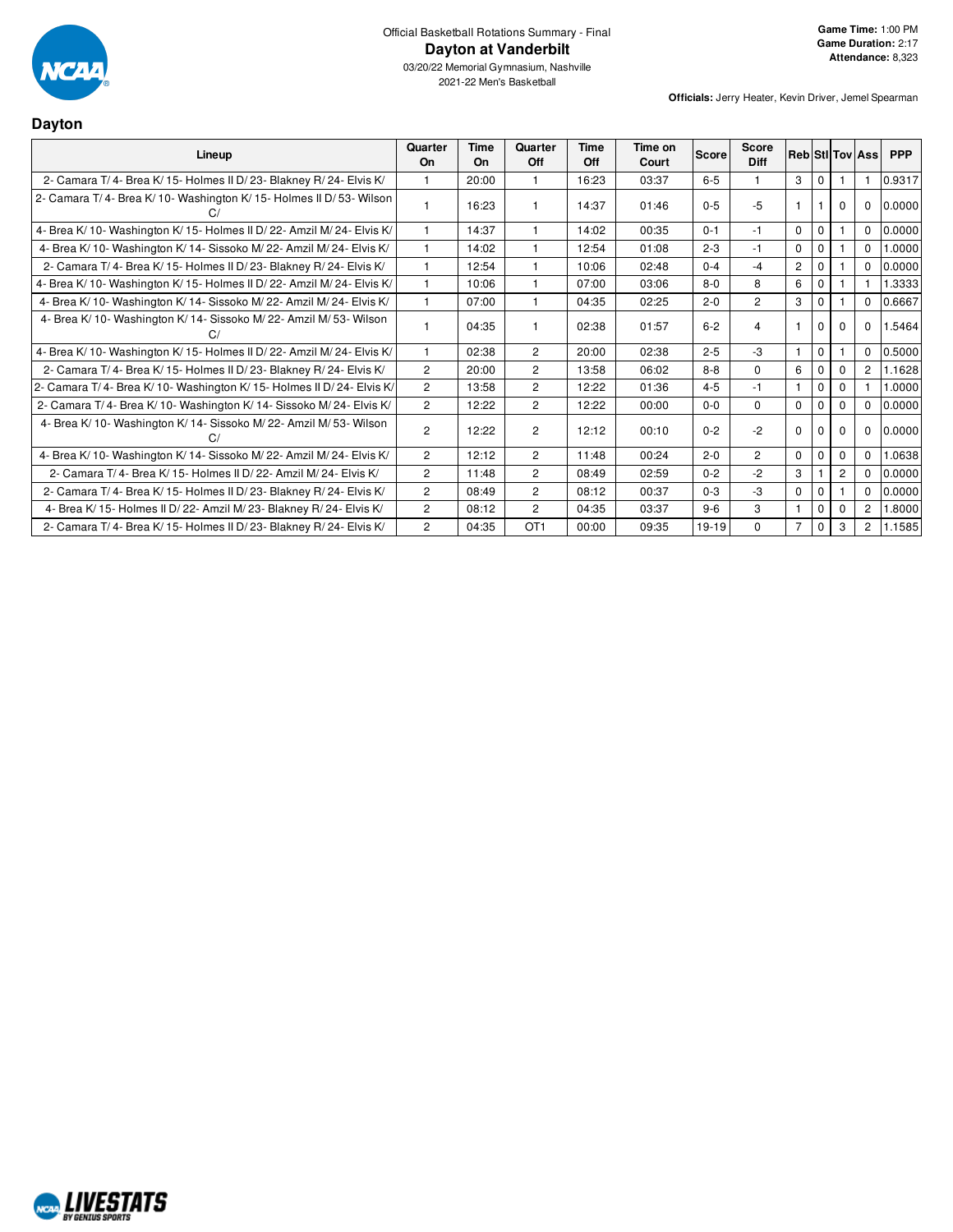

## Official Basketball Rotations Summary - Final **Dayton at Vanderbilt**

03/20/22 Memorial Gymnasium, Nashville 2021-22 Men's Basketball

| <b>Vanderbilt</b>                                                                  |                 |                   |                 |                    |                  |              |                             |                |                       |                |                        |            |
|------------------------------------------------------------------------------------|-----------------|-------------------|-----------------|--------------------|------------------|--------------|-----------------------------|----------------|-----------------------|----------------|------------------------|------------|
| Lineup                                                                             | Quarter<br>On   | <b>Time</b><br>On | Quarter<br>Off  | <b>Time</b><br>Off | Time on<br>Court | <b>Score</b> | <b>Score</b><br><b>Diff</b> |                |                       |                | <b>Reb StilTov Ass</b> | <b>PPP</b> |
| 2- Pippen Jr. S/3- Chatman R/4- Wright J/10- Stute M/21- Robbins L/                | 1.              | 20:00             | 1               | 16:47              | 03:13            | $2 - 6$      | $-4$                        | $\overline{2}$ | -1                    |                | 0                      | 0.4000     |
| 2- Pippen Jr. S/3- Chatman R/4- Wright J/10- Stute M/42- Millora-Brown<br>Q/       | 1               | 16:47             | 1               | 14:37              | 02:10            | $8 - 0$      | 8                           | 3              | $\Omega$              |                | $\overline{2}$         | 2.0000     |
| 0- Lawrence T/2- Pippen Jr. S/4- Wright J/10- Stute M/42- Millora-<br>Brown Q/     | 1               | 14:37             | $\mathbf{1}$    | 14:02              | 00:35            | $1 - 0$      | $\mathbf{1}$                | $\overline{2}$ | $\Omega$              | $\Omega$       | $\mathbf{0}$           | 2.2727     |
| 0- Lawrence T/2- Pippen Jr. S/4- Wright J/23- Mann J/42- Millora-<br>Brown Q/      | 1               | 14:02             | $\mathbf{1}$    | 12:54              | 01:08            | $3 - 2$      | $\mathbf{1}$                | $\mathbf 0$    |                       | $\Omega$       | 0                      | 2.0833     |
| 0- Lawrence T/2- Pippen Jr. S/5- Dezonie S/23- Mann J/42- Millora-<br>Brown Q/     | 1               | 12:54             | 1               | 12:06              | 00:48            | $3-0$        | 3                           | 0              | $\mathbf 0$           | $\Omega$       | $\mathbf{0}$           | 3.0000     |
| 0- Lawrence T/2- Pippen Jr. S/5- Dezonie S/21- Robbins L/23- Mann J/               | $\mathbf{1}$    | 12:06             | $\mathbf{1}$    | 11:51              | 00:15            | $0 - 0$      | $\Omega$                    | $\Omega$       | 0                     | $\mathbf 0$    | $\mathbf{0}$           | 0.0000     |
| 0- Lawrence T/3- Chatman R/5- Dezonie S/21- Robbins L/23- Mann J/                  | $\mathbf{1}$    | 11:51             | $\mathbf{1}$    | 10:06              | 01:45            | $1 - 0$      | $\mathbf{1}$                | $\overline{2}$ |                       | $\Omega$       | $\Omega$               | 0.5319     |
| 2- Pippen Jr. S/3- Chatman R/5- Dezonie S/21- Robbins L/23- Mann J/                | $\mathbf{1}$    | 10:06             | $\mathbf{1}$    | 07:00              | 03:06            | $0 - 8$      | -8                          | $\mathbf{1}$   | 0                     | $\mathbf 0$    | $\Omega$               | 0.0000     |
| 2- Pippen Jr. S/3- Chatman R/4- Wright J/10- Stute M/21- Robbins L/                | 1               | 07:00             | 1               | 02:38              | 04:22            | $2 - 8$      | $-6$                        | $\overline{c}$ | $\mathbf 0$           | 3              | $\Omega$               | 0.2500     |
| 0- Lawrence T/2- Pippen Jr. S/3- Chatman R/10- Stute M/23- Mann J/                 | 1               | 02:38             | $\overline{2}$  | 20:00              | 02:38            | $5-2$        | 3                           | $\overline{c}$ | 0                     | $\mathbf 0$    |                        | 1.6667     |
| 2- Pippen Jr. S/3- Chatman R/4- Wright J/10- Stute M/21- Robbins L/                | $\overline{2}$  | 20:00             | $\overline{c}$  | 13:58              | 06:02            | $8 - 8$      | $\Omega$                    | $\overline{4}$ | $\mathbf 0$           | $\Omega$       | $\overline{2}$         | 1.0000     |
| 0- Lawrence T/2- Pippen Jr. S/3- Chatman R/10- Stute M/42- Millora-<br>Brown O/    | $\overline{2}$  | 13:58             | $\overline{2}$  | 12:22              | 01:36            | $5 - 4$      |                             | $\overline{2}$ | $\Omega$              | $\Omega$       | $\overline{2}$         | 1.6667     |
| 0- Lawrence T/2- Pippen Jr. S/5- Dezonie S/10- Stute M/42- Millora-<br>Brown Q/    | $\overline{2}$  | 12:22             | $\overline{2}$  | 12:12              | 00:10            | $2 - 1$      | $\mathbf{1}$                | $\mathbf 0$    | $\Omega$              | $\Omega$       | $\mathbf{0}$           | 2.2727     |
| 0- Lawrence T/2- Pippen Jr. S/5- Dezonie S/23- Mann J/42- Millora-<br>Brown Q/     | $\overline{c}$  | 12:12             | $\overline{2}$  | 10:42              | 01:30            | $0 - 1$      | $-1$                        | $\overline{2}$ | $\mathbf 0$           |                | 0                      | 0.0000     |
| 0- Lawrence T/2- Pippen Jr. S/3- Chatman R/23- Mann J/42- Millora-<br>Brown Q/     | $\overline{2}$  | 10:42             | $\overline{2}$  | 07:48              | 02:54            | $8 - 2$      | 6                           | $\overline{2}$ | $\mathbf 0$           | $\Omega$       | $\overline{2}$         | 1.6000     |
| 2- Pippen Jr. S/3- Chatman R/4- Wright J/23- Mann J/42- Millora-Brown<br>$\Omega$  | $\overline{c}$  | 07:48             | $\overline{2}$  | 06:22              | 01:26            | $0 - 3$      | $-3$                        | 0              | $\mathbf 0$           |                | 0                      | 0.0000     |
| 2- Pippen Jr. S/3- Chatman R/4- Wright J/10- Stute M/42- Millora-Brown<br>$\Omega$ | $\overline{2}$  | 06:22             | OT <sub>1</sub> | 01:49              | 09:33            | $20 - 19$    | $\mathbf{1}$                | 10             | $\mathbf{2}^{\prime}$ | $\overline{c}$ | 3                      | 1.2626     |
| 2- Pippen Jr. S/3- Chatman R/4- Wright J/10- Stute M/21- Robbins L/                | OT <sub>1</sub> | 01:49             | OT <sub>1</sub> | 00:00              | 01:49            | $2 - 4$      | $-2$                        | 3              |                       | $\mathbf 0$    | $\mathbf 0$            | 0.6944     |

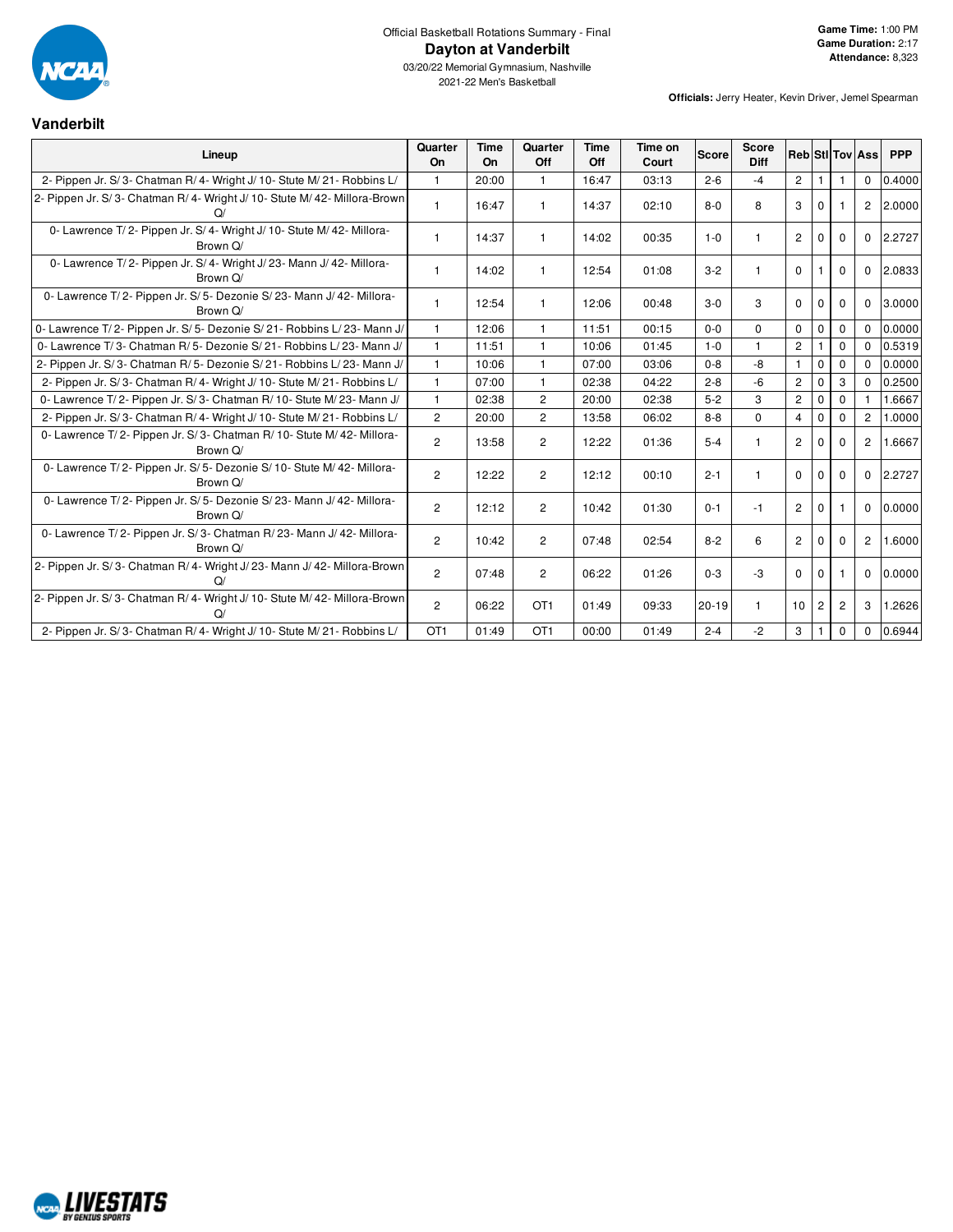

| <b>Dayton</b>                                                           |             |              |                   |            |            |          |          |            |            |
|-------------------------------------------------------------------------|-------------|--------------|-------------------|------------|------------|----------|----------|------------|------------|
| Lineup                                                                  | <b>Time</b> | <b>Score</b> | <b>Score Diff</b> | Pts/Min    | <b>Reb</b> | Stl I    | Tov      | <b>Ass</b> | <b>PPP</b> |
| 2- Camara T/4- Brea K/15- Holmes II D/23- Blakney R/24- Elvis K/        | 22:39       | 33-39        | -6                | 1.4570     | 18         |          | h        |            | 0.9786     |
| 4- Brea K/ 10- Washington K/ 15- Holmes II D/ 22- Amzil M/ 24- Elvis K/ | 06:19       | $10-6$       | 4                 | .5831      |            | 0        | 3        |            | 0.9091     |
| 4- Brea K/10- Washington K/14- Sissoko M/22- Amzil M/24- Elvis K/       | 03:57       | $6 - 3$      | 3                 | .5190      | 3          | $\Omega$ |          | -0         | 0.8721     |
| 4- Brea K/15- Holmes II D/22- Amzil M/23- Blakney R/24- Elvis K/        | 03:37       | $9-6$        | 3                 | 2.4885     |            | $\Omega$ |          | 2          | 1.8000     |
| 2- Camara T/4- Brea K/15- Holmes II D/22- Amzil M/24- Elvis K/          | 02:59       | $0 - 2$      | -2                | 0.0000     | 3          |          |          |            | 0.0000     |
| 4- Brea K/ 10- Washington K/ 14- Sissoko M/ 22- Amzil M/ 53- Wilson C/  | 02:07       | $6 - 4$      | $\mathcal{P}$     | 2.8346     |            | 0        |          |            | 1.5464     |
| 2- Camara T/4- Brea K/10- Washington K/15- Holmes II D/53- Wilson C/    | 01:46       | $0 - 5$      | -5                | 0.0000     |            |          |          | $\Omega$   | 0.0000     |
| 2- Camara T/4- Brea K/10- Washington K/15- Holmes II D/24- Elvis K/     | 01:36       | $4 - 5$      | -1                | 2.5000     |            | $\Omega$ | $\Omega$ |            | 1.0000     |
| 2- Camara T/4- Brea K/10- Washington K/14- Sissoko M/24- Elvis K/       | 00:00       | $0 - 0$      | $\mathbf 0$       | <b>NaN</b> |            | 0        |          | U          | 0.0000     |